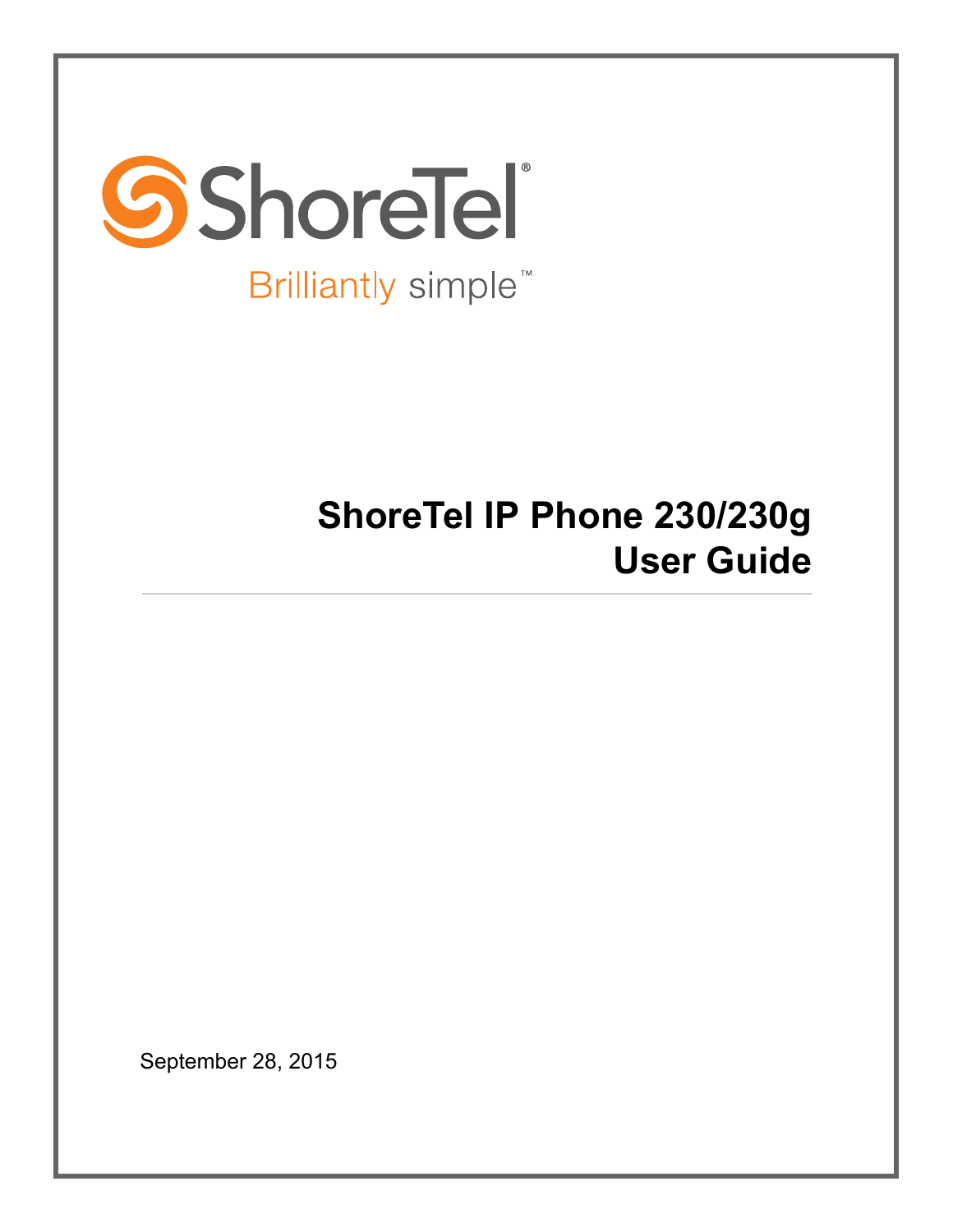**Document and Software Copyrights**<br>Copyright © 1998-2015 by ShoreTel Inc., Sunnyvale, California, USA. All rights reserved.

Printed in the United States of America. Contents of this publication may not be reproduced or transmitted in any form or by any means, electronic or mechanical, for any purpose, without prior written authorization of ShoreTel, Inc. ShoreTel, Inc. reserves the right to make changes without notice to the specifications and materials contained herein and shall not be responsible for any damage (including consequential) caused by reliance on the materials presented, including, but not limited to typographical, arithmetic or listing errors.

#### **Trademarks**

ShoreTel, ShoreTel (and logo), Brilliantly Simple, Brilliantly Simple Communication, ShoreTel Connect, ShoreTel Connect ONSITE, ShoreTel Connect CLOUD, and ShoreTel Connect HYBRID are registered trademarks of ShoreTel, Inc. in the United States and/or other countries. The ShoreTel logo is a trademark of ShoreTel, Inc. in the United States and/or other countries.

All other copyrights and trademarks herein are the property of their respective owners.

#### **Patents**

The ShoreTel IP Phone 230/230g is covered by patents as listed at [http://www.shoretel.com/about/patents.html.](http://www.shoretel.com/about/patents.html)

#### **Version Information**

ShoreTel IP Phone 230/230g User Guide Document Part Number: 850-1158-03 Date: September 28, 2015

#### **Company Information**<br>ShoreTel, Inc.

960 Stewart Drive Sunnyvale, California 94085 USA +1.408.331.3300 +1.408.331.3333 (fax) www.shoretel.com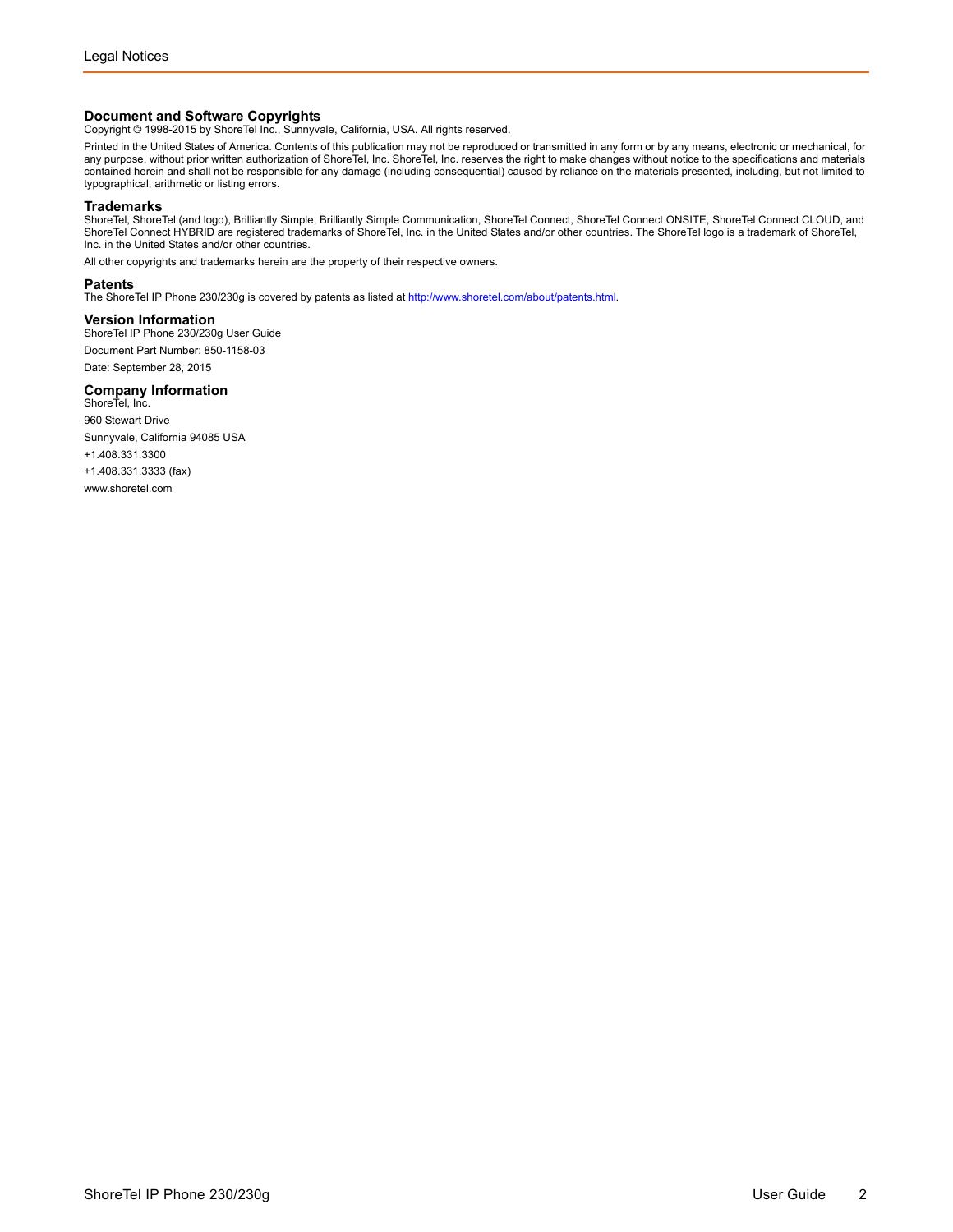# Table of Contents

| <b>LOGGING IN</b>                                    |
|------------------------------------------------------|
|                                                      |
|                                                      |
|                                                      |
|                                                      |
|                                                      |
|                                                      |
|                                                      |
|                                                      |
|                                                      |
|                                                      |
|                                                      |
|                                                      |
|                                                      |
|                                                      |
|                                                      |
|                                                      |
|                                                      |
|                                                      |
|                                                      |
|                                                      |
|                                                      |
| Changing Availability State and Forwarding  24       |
|                                                      |
|                                                      |
| Programming Your Custom Buttons  25                  |
|                                                      |
|                                                      |
|                                                      |
| MANAGING CALLS - ADVANCED FEATURES  28               |
|                                                      |
|                                                      |
|                                                      |
|                                                      |
|                                                      |
| Shared Call Appearance Inbound and Outbound Calls 33 |
|                                                      |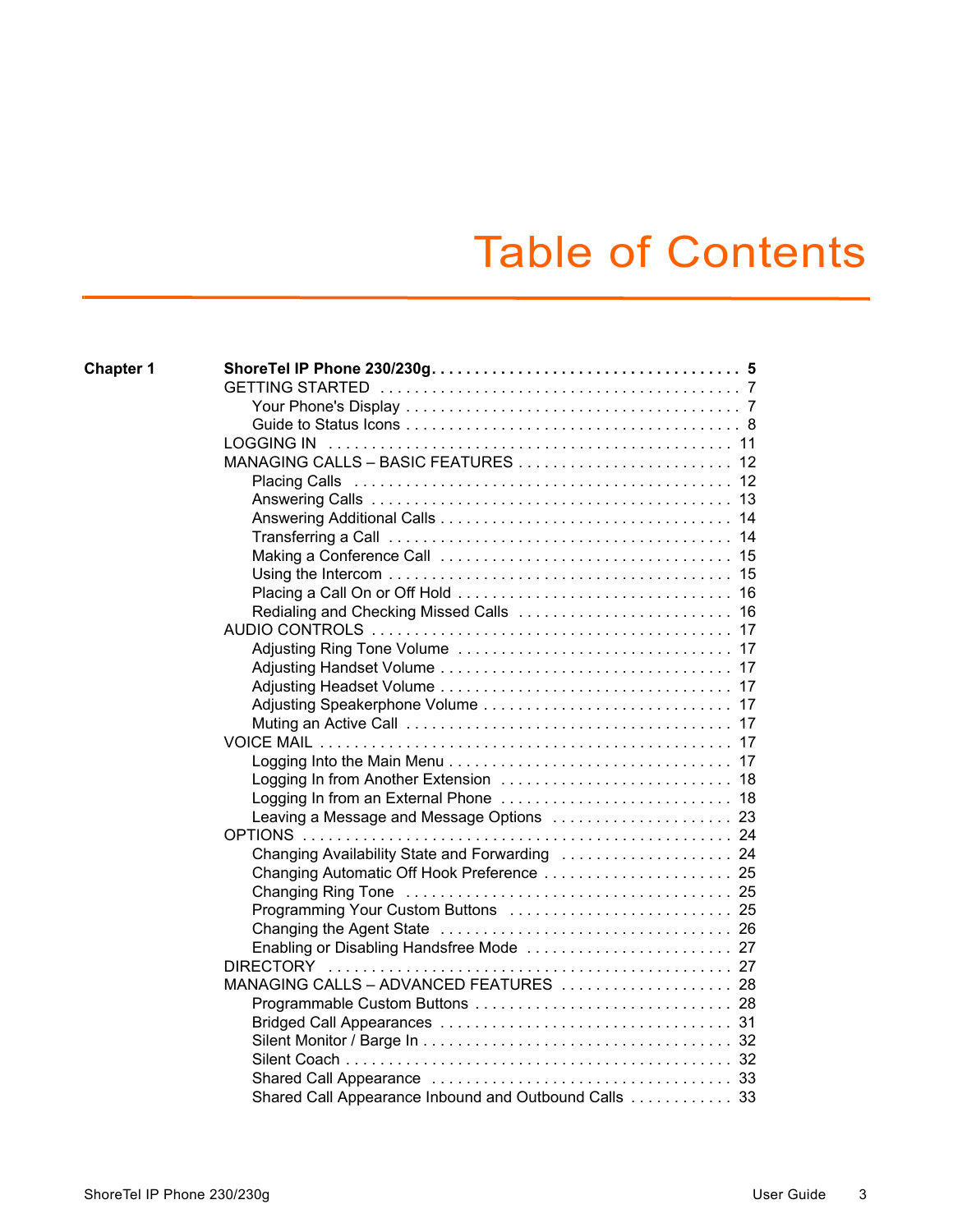| SHORETEL CONNECT CLIENT SOFTWARE  37     |  |
|------------------------------------------|--|
|                                          |  |
|                                          |  |
|                                          |  |
|                                          |  |
|                                          |  |
| QUICK REFERENCE OF COMMON STAR CODES  41 |  |
|                                          |  |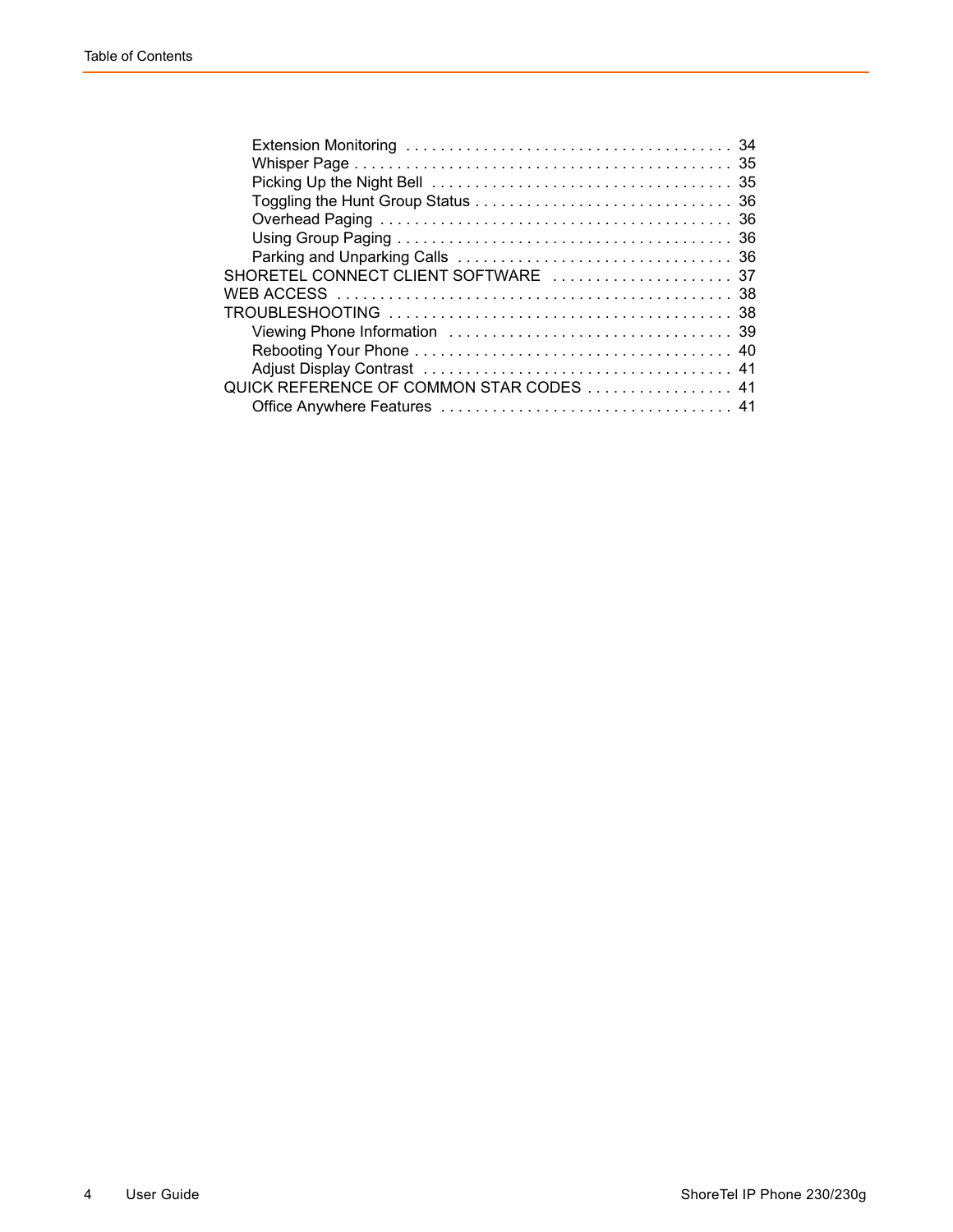# **CHAPTER**

# <span id="page-4-0"></span>ShoreTel IP Phone 230/230g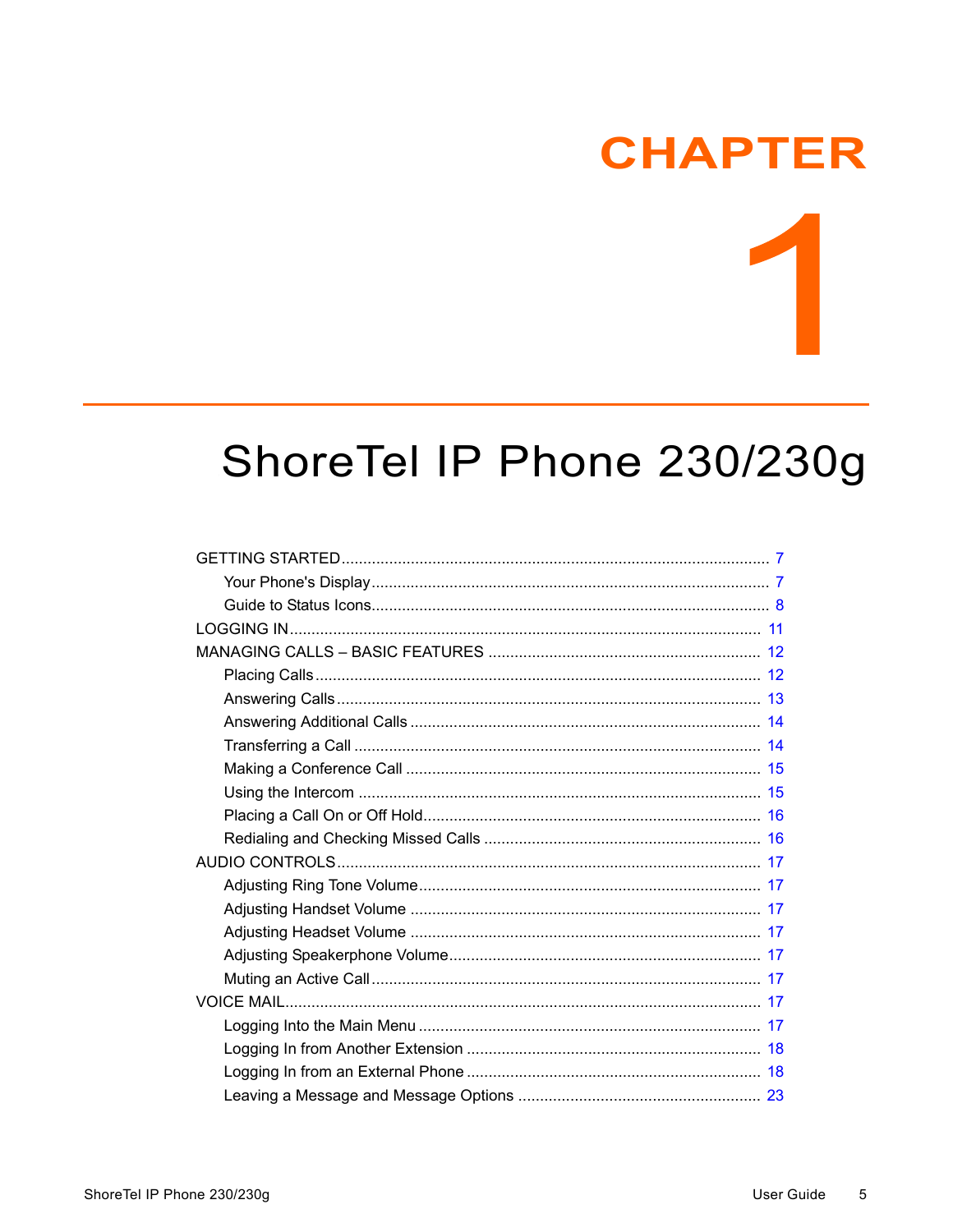$\blacktriangleleft$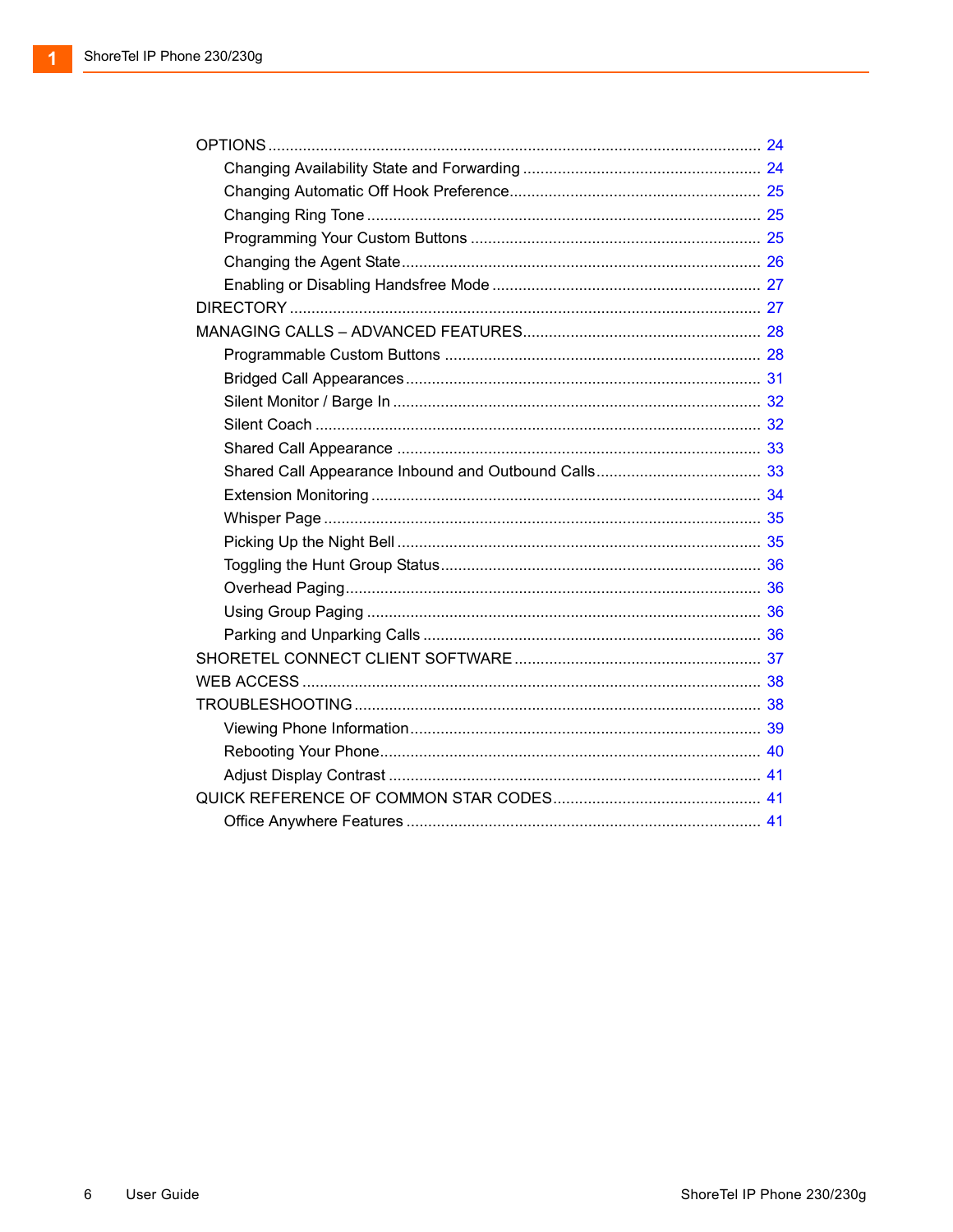# <span id="page-6-0"></span>**GETTING STARTED**

Welcome to your ShoreTel™ IP phone! Your phone has many unique features, including an intuitive visual interface, custom keys, quick dialer directory, and Availability states for when you do not want to be disturbed, intercom, conferencing up to six parties, and much more.



### <span id="page-6-1"></span>**Your Phone's Display**

Your ShoreTel IP phone's display shows your name and extension, availability, call appearance, monitored extensions, calls, duration of call, voice messages, date and time, soft key functions, and your phone's operating status.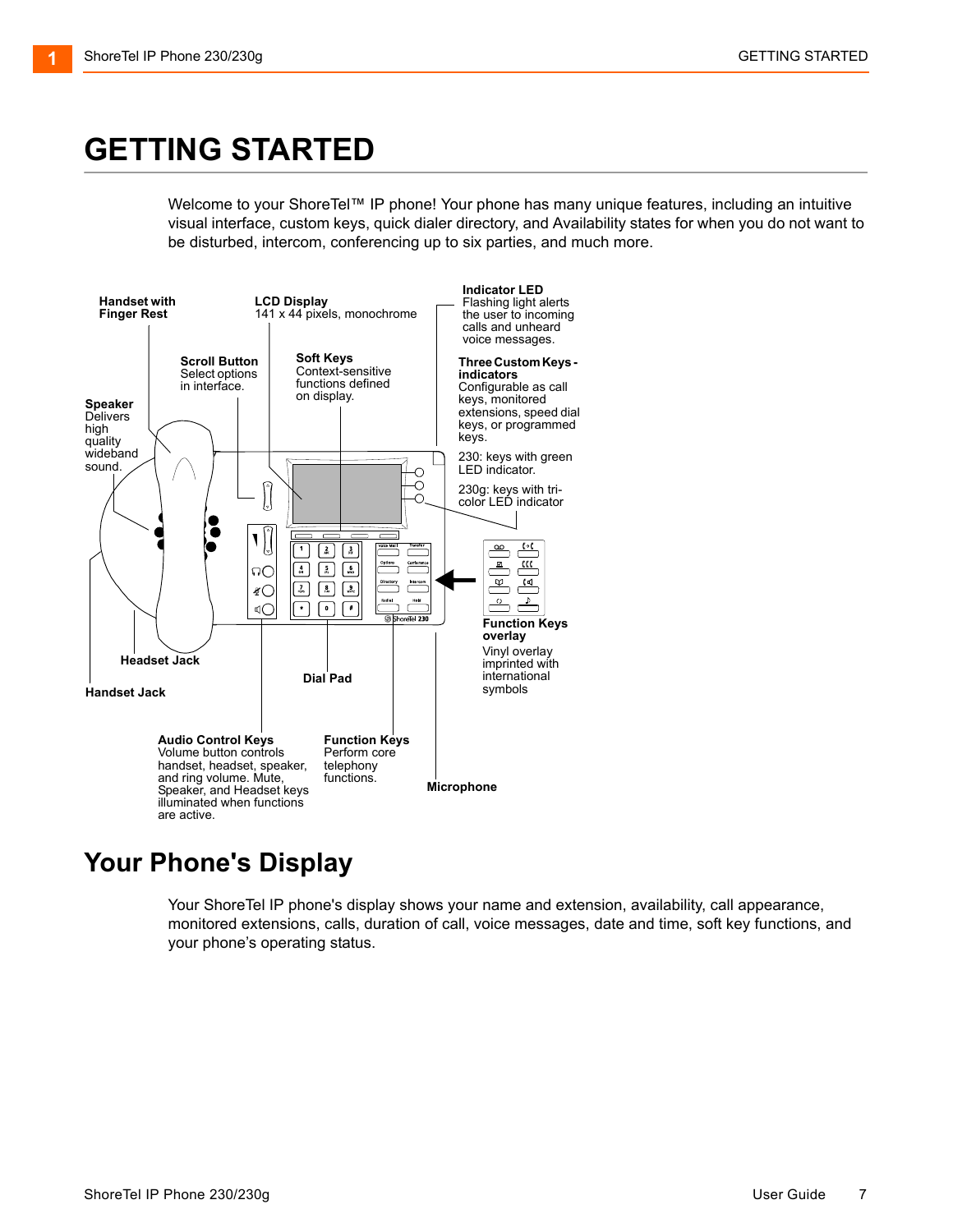## <span id="page-7-0"></span>**Guide to Status Icons**

Your ShoreTel IP phone offers icons to help indicate the call state for the device. The table below lists the static and blinking icons, as well as the associated operational state.

| Icon               | <b>Blink</b><br><b>Icon</b> | 230 LED Color and<br><b>Blink Pattern</b> | 230G LED Color and<br><b>Blink Pattern</b> | <b>State</b>                              |
|--------------------|-----------------------------|-------------------------------------------|--------------------------------------------|-------------------------------------------|
|                    |                             |                                           |                                            | <b>Call Appearance States</b>             |
| 雲                  |                             | Off                                       | Off                                        | Idle                                      |
| 髦                  |                             | Off                                       | Off                                        | Idle and DND                              |
| œ                  |                             | Off                                       | Off                                        | Idle and Message Waiting                  |
| $\theta_{\rm eff}$ |                             | Off                                       | Orange<br>Steady on                        | Idle, Message Waiting and<br><b>DND</b>   |
| £.                 |                             | Green<br>Steady on                        | Green<br>Steady on                         | Off Hook                                  |
| $\mathfrak{c}^4$   |                             | Green<br>Steady on                        | Green<br>Steady on                         | <b>Active Call</b>                        |
| œ                  |                             | Green<br>Steady on                        | Green<br>Steady on                         | <b>Active Conference Call</b>             |
| נ ג                | ני                          | Green<br>Steady on                        | Green<br>Steady on                         | <b>Remote Hold</b>                        |
|                    | о                           | Green<br>1000ms on, 1000ms<br>off         | Green<br>1000ms on, 1000ms off             | Offering Call                             |
| ËJ.                | ţJ.                         | Green<br>250ms on<br>250ms off            | Green<br>250ms on<br>250ms off             | Held or Parked Call or<br>Conference Call |
| Ç۹,                |                             | Green<br>Steady on                        | Red<br>Steady on                           | Whisper Page Call                         |
|                    |                             | Green<br>Steady on                        | Red<br>Steady on                           | Active Call Whisper Muted                 |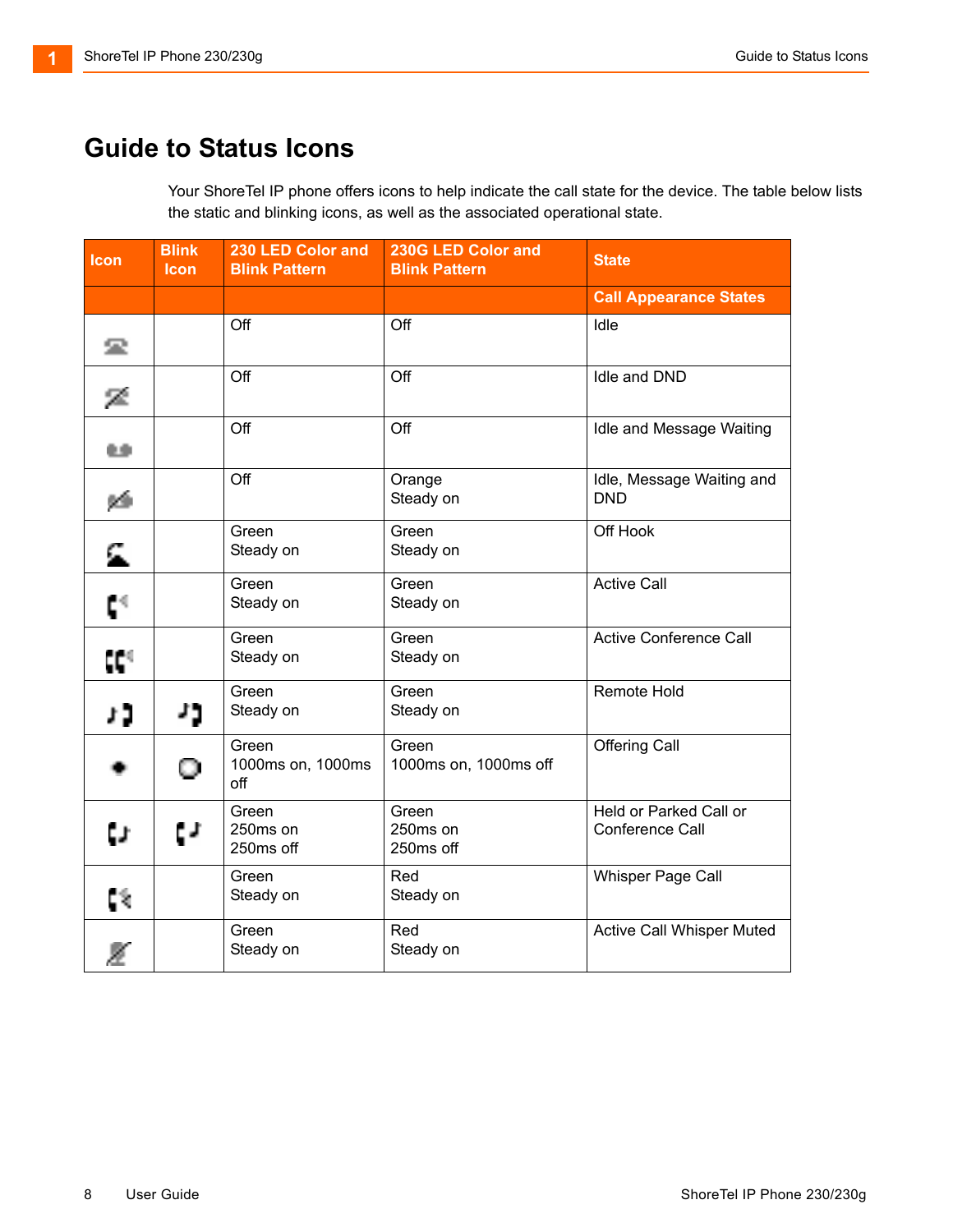| <b>Icon</b>                 | <b>Blink</b><br><b>Icon</b> | 230 LED Color and<br><b>Blink Pattern</b>                | 230G LED Color and<br><b>Blink Pattern</b>                                     | <b>State</b>                                                              |
|-----------------------------|-----------------------------|----------------------------------------------------------|--------------------------------------------------------------------------------|---------------------------------------------------------------------------|
|                             |                             |                                                          |                                                                                | <b>Extension Monitor States</b>                                           |
|                             |                             | Off                                                      | Off                                                                            | Idle                                                                      |
| $\mathcal{R}_{\mathcal{P}}$ |                             | Off                                                      | Orange<br>Steady on                                                            | Idle and DND                                                              |
| œ                           |                             | Off                                                      | Off                                                                            | Idle and Message Waiting                                                  |
| 电金                          |                             | Off                                                      | Orange<br>Steady on                                                            | Idle, Message Waiting and<br><b>DND</b>                                   |
|                             | ο                           | Green<br>1000ms on, 1000ms<br>off                        | Green<br>1000ms on, 1000ms off                                                 | <b>Offering Call</b>                                                      |
|                             |                             | Green<br>Steady on                                       | Green<br>Steady on                                                             | Active Call Picked Up                                                     |
| ţJ.                         | ţJ.                         | Green<br>250ms on<br>250ms off                           | Orange<br>250ms on<br>250ms off                                                | Held or Parked Call or<br>Conference Call                                 |
| 虛                           |                             | Off                                                      | Red<br>Steady on                                                               | Monitored Ext. on Active<br>Call                                          |
| ЛÇ                          |                             | Off                                                      | Red<br>Steady on                                                               | Monitored Ext. on<br>Conference Call                                      |
| ٩Ę                          | Œ                           | Green<br>200ms on<br>100ms off<br>700ms on<br>1000ms off | Green<br>200ms on<br>100ms off<br>700ms on<br>1000ms off                       | Monitored Ext on active<br>Call + Offering Call                           |
| C.                          |                             | Green<br>800ms on<br>200ms off                           | 800ms on<br>Green<br>Orange 200ms on                                           | Picked up Monitored Ext.<br>Call + Monitor Ext on Active<br>Call          |
| 想                           |                             | Green<br>200ms on<br>100ms off<br>200ms on<br>500ms off  | Orange<br>200ms on<br>100ms off<br>200ms on<br>500ms off                       | Picked up Monitored Ext.<br>Call and Held + Monitor Ext<br>on Active Call |
| CC.                         |                             | Green<br>800ms on<br>200ms off<br>100ms on<br>200ms off  | Orange: 200 ms on<br>Green: 800 ms on<br>Orange: 200 ms on<br>Green: 100 ms on | Picked up Monitored Ext.<br>Call + Monitor Ext held<br><b>Active Call</b> |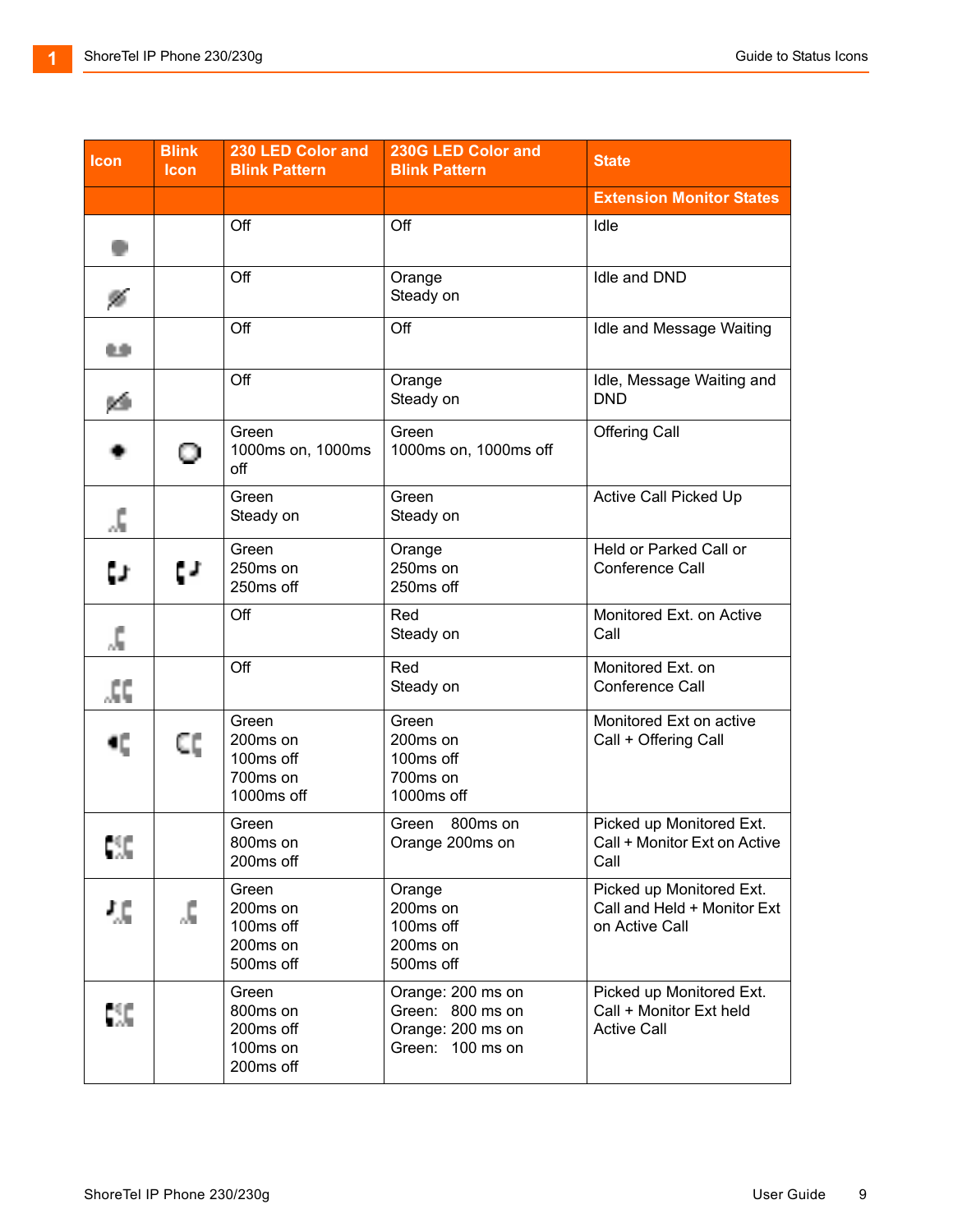| Icon | <b>Blink</b><br><b>Icon</b> | 230 LED Color and<br><b>Blink Pattern</b>  | 230G LED Color and<br><b>Blink Pattern</b> | <b>State</b>                                    |
|------|-----------------------------|--------------------------------------------|--------------------------------------------|-------------------------------------------------|
|      |                             |                                            |                                            | <b>Bridged Call Appearance</b><br><b>States</b> |
|      |                             | Off                                        | Off                                        | Idle                                            |
|      | $\mathbf Q$                 | Green<br>1000ms on, 1000ms<br>off          | Green<br>1000ms on, 1000ms off             | <b>Offering Call</b>                            |
| 虛    |                             | Green<br>Steady on                         | Green<br>Steady on                         | Active Call Picked Up                           |
| 歵    |                             | Off                                        | Red<br>Steady on                           | Line In-Use                                     |
| ĽJ.  | t J                         | Green<br>250 <sub>ms</sub> on<br>250ms off | Green<br>250ms on<br>250ms off             | Held or Parked Call or<br>Conference Call       |

| <b>Icon</b> | <b>Blink</b><br><b>Icon</b> | 230 LED Color and<br><b>Blink Pattern</b> | 230G LED Color and<br><b>Blink Pattern</b> | <b>State</b>                                                |
|-------------|-----------------------------|-------------------------------------------|--------------------------------------------|-------------------------------------------------------------|
|             |                             |                                           |                                            | <b>Feature Key With</b><br><b>Extension Target States</b>   |
|             |                             | Off                                       | Off                                        | Idle or Offering Call                                       |
|             |                             | Off                                       | Red<br>Steady on                           | Connected or Held Call                                      |
| Jy.         |                             | Off                                       | Orange<br>Steady on                        | <b>DND</b>                                                  |
| C C         |                             | Off                                       | Red<br>Steady on                           | (Dial/Transfer Mailbox<br>Only) MWI                         |
|             | O                           | Green<br>1000ms on, 1000ms<br>off         | Green<br>1000ms on, 1000ms off             | (Pickup, Pick/Unpark,<br>Pickup NightBell Only)<br>Offering |
| Çι          | ĽJ.                         | Green<br>250ms on<br>250ms off            | Orange<br>250ms on<br>250ms off            | (Unpark, Pick/Unpark Only)<br>Held/Parked                   |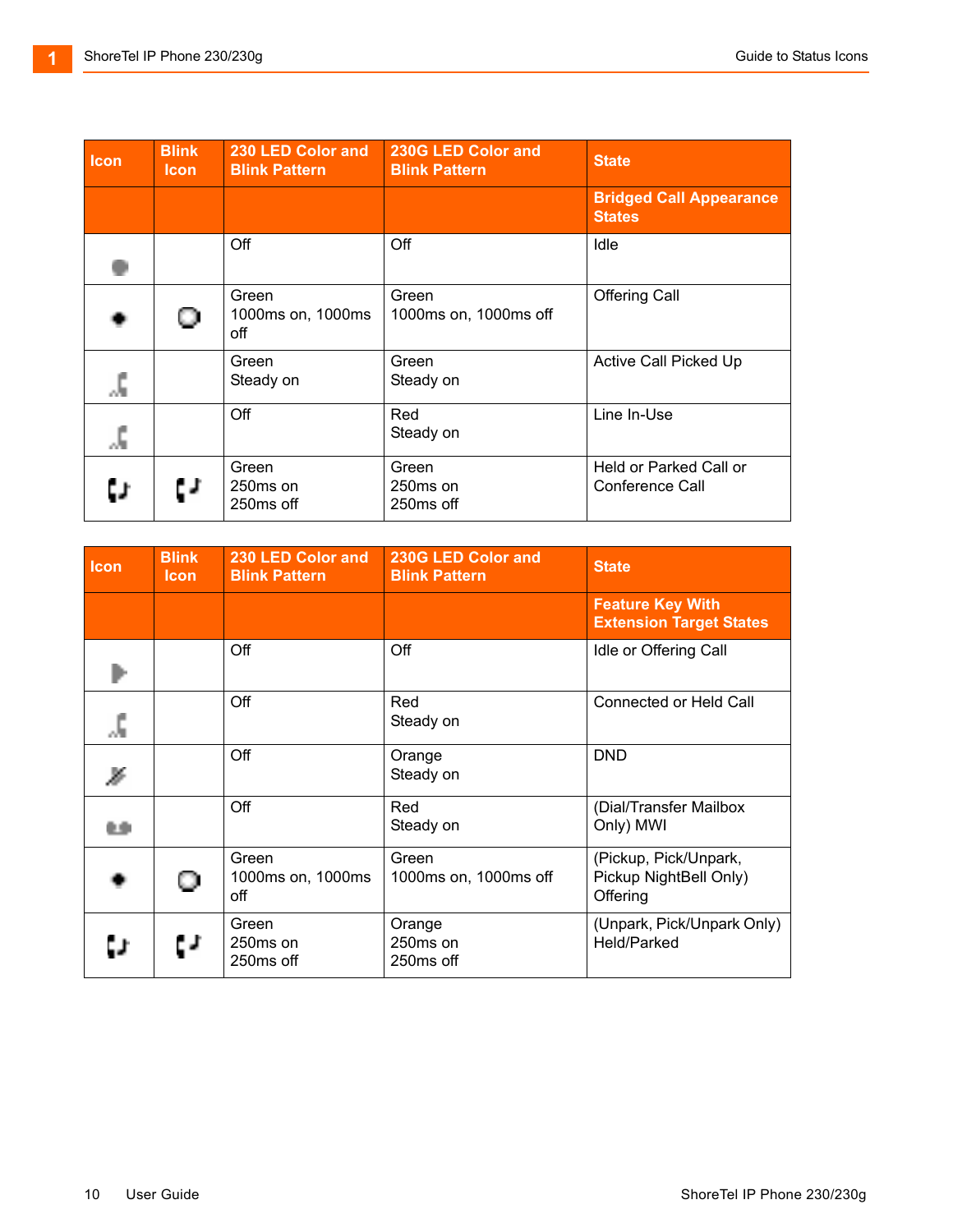| Icon | <b>Blink</b><br><b>Icon</b> | 230 LED Color and<br><b>Blink Pattern</b>              | 230G LED Color and<br><b>Blink Pattern</b> | <b>State</b>                                      |
|------|-----------------------------|--------------------------------------------------------|--------------------------------------------|---------------------------------------------------|
|      |                             |                                                        |                                            | <b>Toggle Functions</b><br>(Record, Whisper Mute) |
|      |                             | Off                                                    | Off                                        | <b>Function Off</b>                               |
|      |                             | Green<br>Steady on                                     | Orange<br>Steady on                        | <b>Function Available</b>                         |
| ť*   | ¢                           | Green<br>250 <sub>ms</sub> on<br>250ms off             | Orange<br>500ms on<br>500ms off            | <b>Record Active</b>                              |
| 壓    |                             | Green<br>250 <sub>ms</sub> on<br>250 <sub>ms</sub> off | Orange<br>500ms on<br>500ms off            | <b>Whisper Mute Active</b>                        |

# <span id="page-10-0"></span>**LOGGING IN**

If you are using your phone for the first time and no extension has been assigned, the phone's display shows "Available." You can place calls but not receive them. You need to log in, change your password, record your name, and assign your extension to this phone. To log in:

- Press **<u>Woice Mai I</u></u>.**
- **Enter the extension number assigned to you by your system administrator.**
- If your system administrator assigned you a password, enter it now (otherwise enter a default password of 1234), and press  $*$ .
- **Enter a new password followed by**  $\left[ \begin{array}{c} \ast \\ \ast \end{array} \right]$ **. Check with your system administrator for password** length. Repeat to confirm password.
- **Speak your name and press**  $\left| \cdot \right|$ , then press one of the following options:

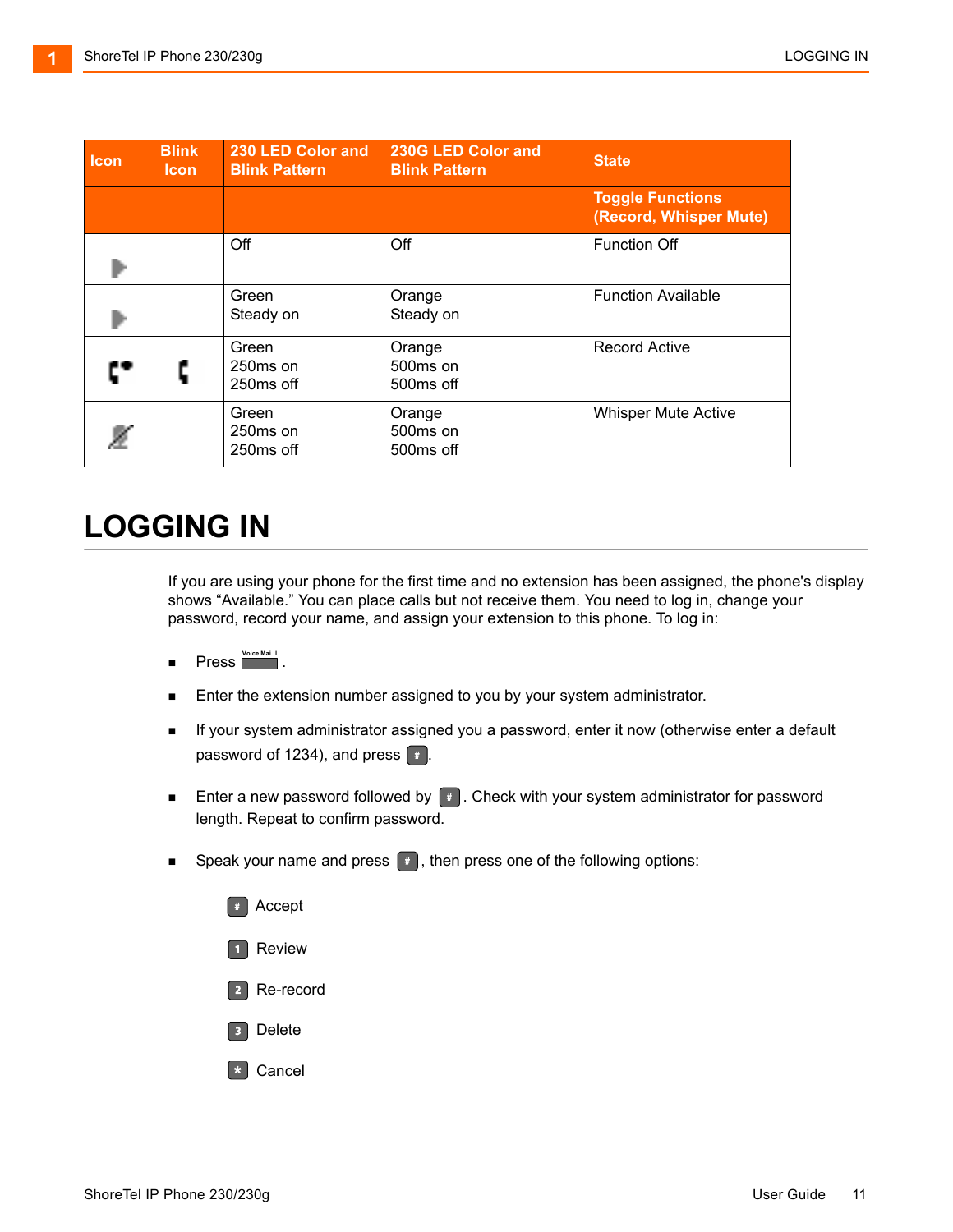$\blacksquare$  To assign your extension to this phone, press  $\lceil r \rceil$  for voice mail options, and then press  $\lceil s \rceil$  to reassign the extension. Then, press  $\boxed{\bullet}$ .

You are now logged in. Your phone can receive calls, and you can check for new messages. With appropriate permissions (set by your system administrator), you can log into any ShoreTel IP phone on your network to assign your extension to that phone.

# <span id="page-11-0"></span>**MANAGING CALLS – BASIC FEATURES**

### <span id="page-11-1"></span>**Placing Calls**

#### **Using the Handset**

To place an internal call, pick up the handset and dial the extension. To place an external call, dial the trunk access code, then the phone number.

To end a call, hang up the handset.

#### **Using the Speakerphone**

To place an internal call, press the Speakerphone button  $\mathbb{q} \bigcirc$  and dial the extension. To place an external call, dial the trunk access code, then the phone number.

To end a call, press the Speakerphone button  $\mathbb{q} \bigcirc$  again.

#### **Using the Headset**

To place an internal call, press the Headset button  $\bigcap$  and dial the extension. To place an external call, dial the trunk access code, then the phone number.

To end a call, press the Headset button  $\bigcap$  again.

The figure below shows the information that appears on your ShoreTel IP phone when an outbound call is placed. Note that the soft keys at the bottom of the window are different from the soft keys that appear when the phone is idle – they now allow you to park the call or hang up.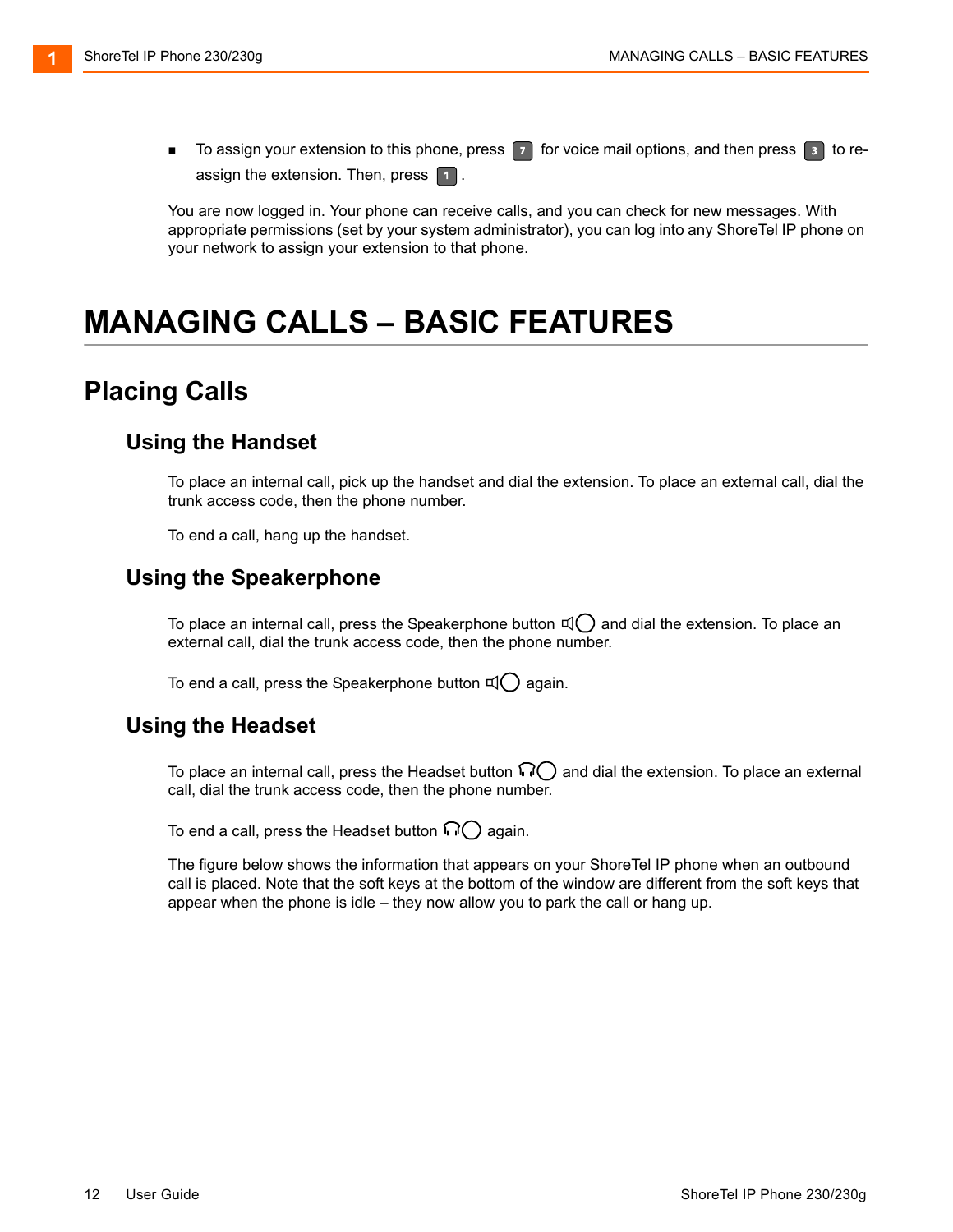

#### Outgoing call: ShoreTel 230/230g

#### <span id="page-12-0"></span>**Answering Calls**

Ring tones, the blinking Incoming Call Icon, and the flashing red LED light in the top right-most corner of your phone all identify an incoming call on your phone. A double ring signals an internal call, while a single ring signals an external call. On ShoreTel 230 and 230g phones, the call key also blinks green.

If the information is available, the caller's name, number, and the incoming call icon appear on your display, as shown in the figure below. (The caller's name may be abbreviated to fit on one line.)



To answer the call, do one of the following:

#### **Using the Handset**

To answer a call, pick up the handset when the phone rings.

To end a call, hang up the handset.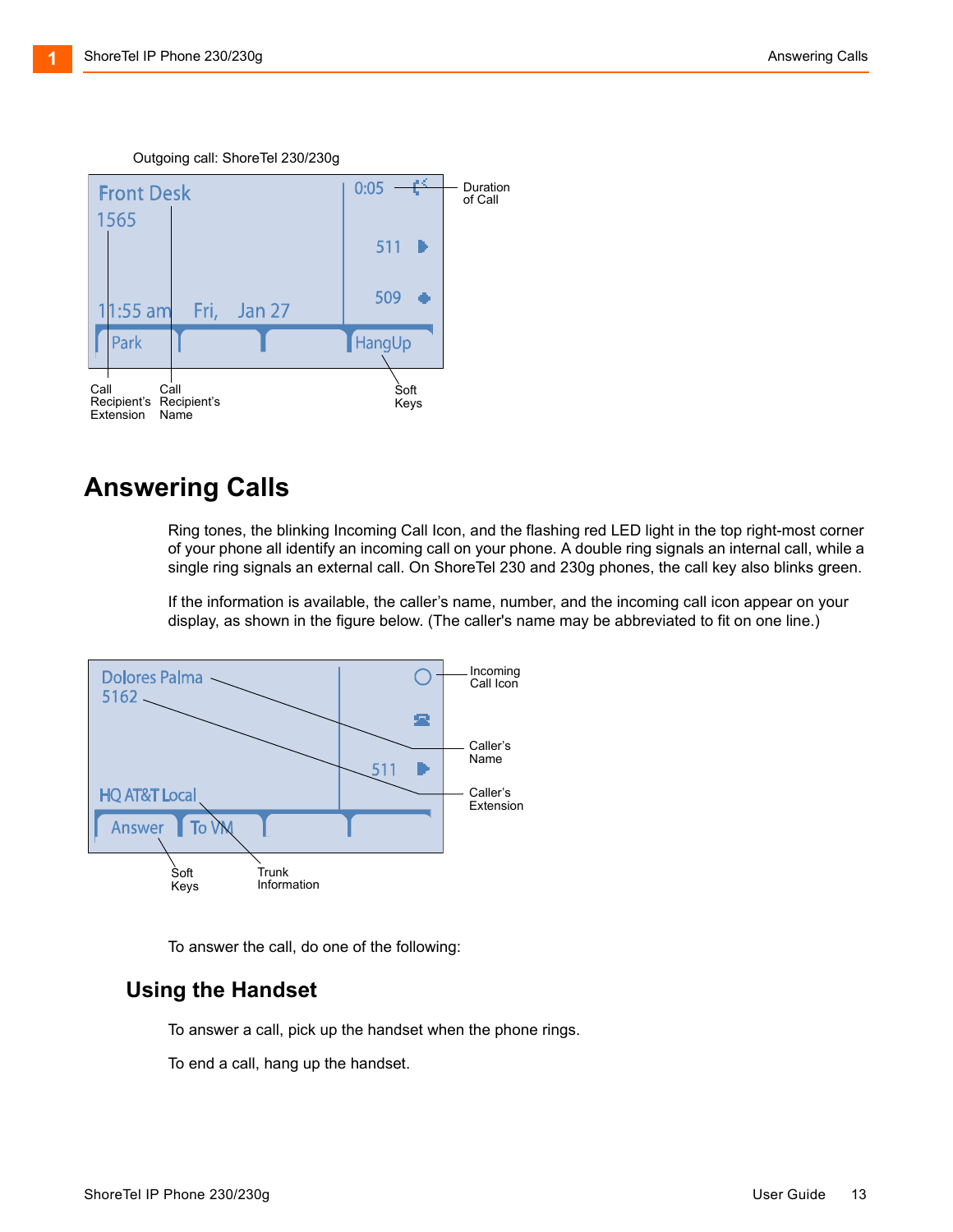#### **Using the Speakerphone**

To answer a call, press the Speakerphone button  $\mathbb{q}(\bigcirc)$ . The LED in the button lights green.

To end a call, press the Speakerphone button  $\mathbb{q}(\ )$  again.

#### **Using the Headset**

To answer a call, press the Headset button  $\mathfrak{D}$ . The LED in the button lights green.

To end a call, press the Headset button  $\Omega$  again.

#### **Sending a Call to Voice Mail**

When an incoming call arrives, a **To VM** soft key becomes available, as shown in the figure on the previous page. Press the **To VM** soft key to send the caller directly to your voice mailbox.

#### <span id="page-13-2"></span>**Diverting a Call**

You can send an incoming call to another extension or to an outside number without answering it.

- Press **Transfe r**
- Enter the number, or press the extension's custom key.
- Press the **Transf** soft key to complete the transfer to an extension.

#### <span id="page-13-0"></span>**Answering Additional Calls**

With the appropriate permissions, you can receive up to 16 incoming calls at once. (The maximum number is set by your system administrator.) If you receive an incoming call while you are on the phone, you can press the blinking call appearance button to answer the incoming call, and the current call will automatically be put on hold.

Alternately, if the phone is out of call appearance buttons, you can interact with multiple calls by **Fepeatedly pressing the Hold button**  $\Box$ 

If you receive an incoming call while you are on another call, you will hear a beep on the call. To answer the incoming call and put the current call on hold, press the Hold button **...........** To return to the previous call, press the call appearance key or press the Hold button **Figure 10** again to toggle through the calls.

#### <span id="page-13-1"></span>**Transferring a Call**

To transfer a call from your extension to another number:

■ Press the Transfer button **Exercise Figure 2**. The call is put on hold.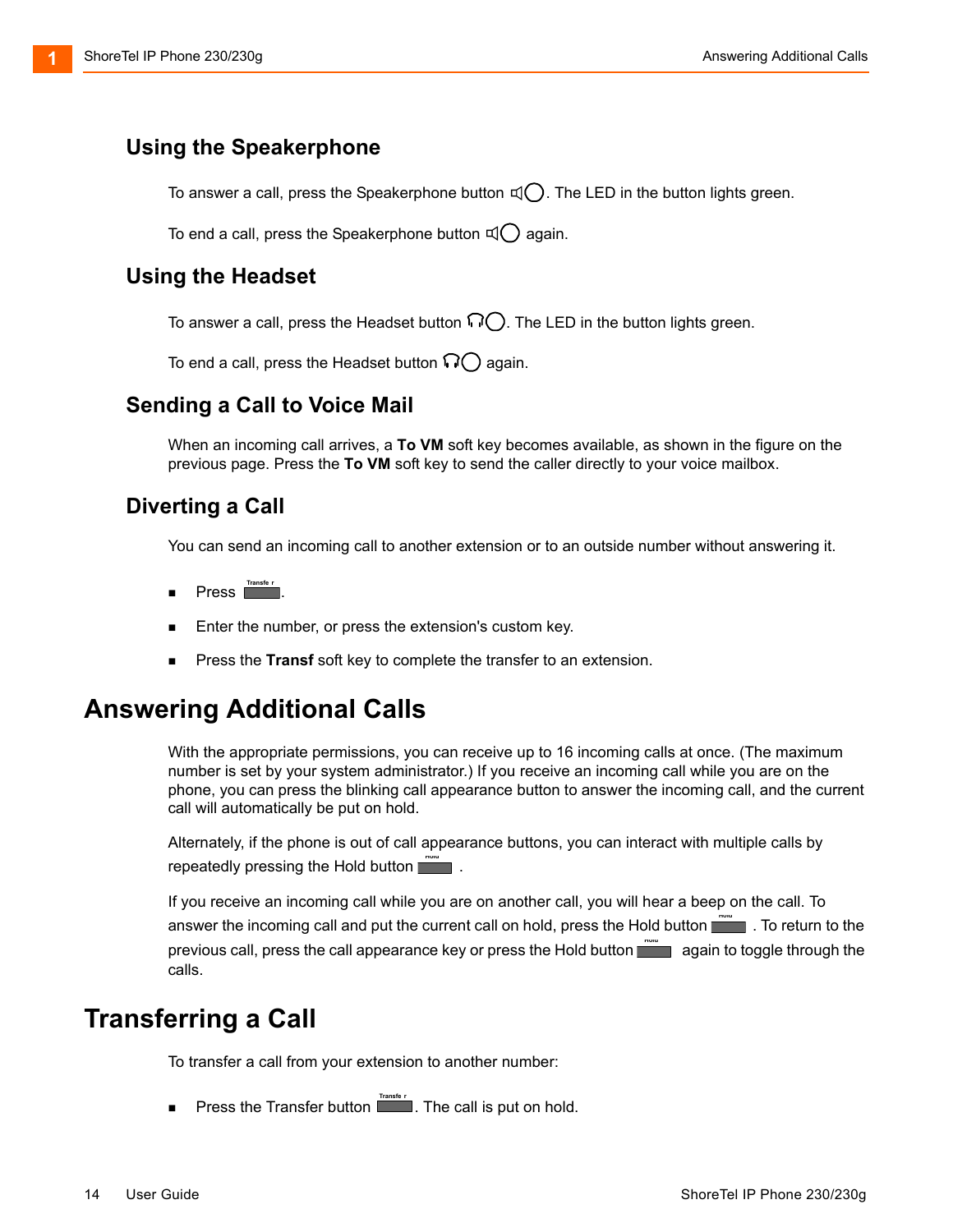- At the prompt, dial the number (or press the extension's custom key, or use the Directory to find the party), then do one of the following:
	- **a.** Complete a blind transfer by hanging up or by pressing the **Transf** soft key.
	- **b.** Speak to the recipient before transferring by pressing the **Conslt** soft key. After consultation, press the **Yes** soft key to complete the transfer, or press the **Cancel** soft key to abandon the transfer and return to the original call.
	- **c.** Consult by intercom by pressing the **More** soft key, and then pressing the **Intcom** soft key.
	- **d.** Send the call to the recipient's voice mailbox by pressing the **More** soft key, and then pressing **To MB**.

#### <span id="page-14-0"></span>**Making a Conference Call**

To conference a party into a connected call:

- **Press the Conference button** . The call is put on hold. **Confe renc e**
- Dial the extension of the party you would like to conference.
- Press the **Confrn** soft key to ring the party directly.

*or*

Dial the number and press the **Conslt** soft key to speak with the recipient before ringing him or her into the conference call. After consultation, press the **Yes** soft key to complete the conference call, or press the **Cancel** soft key to return to the original two-party call.

Repeat to add additional parties.

With the appropriate permissions (set by your system administrator), you can conference up to six parties into a single call.

After a conference is established, you can use the **Show** soft key to display all conferenced parties. If you wish to disconnect a party, scroll to the party's entry and press the **Drop** soft key.

#### <span id="page-14-1"></span>**Using the Intercom**

The Intercom function allows you to connect with another party without ringing the party through a call line. Both you and the recipient must be using a ShoreTel IP phone and have permission to use this feature (set by your system administrator). To intercom another party:

- Press **<u>Inte rcom</u>**.
- Dial the party's extension, or press the custom key associated with the extension.
- **Press the Intcom soft key.**
- To end the call, press the **HangUp** soft key.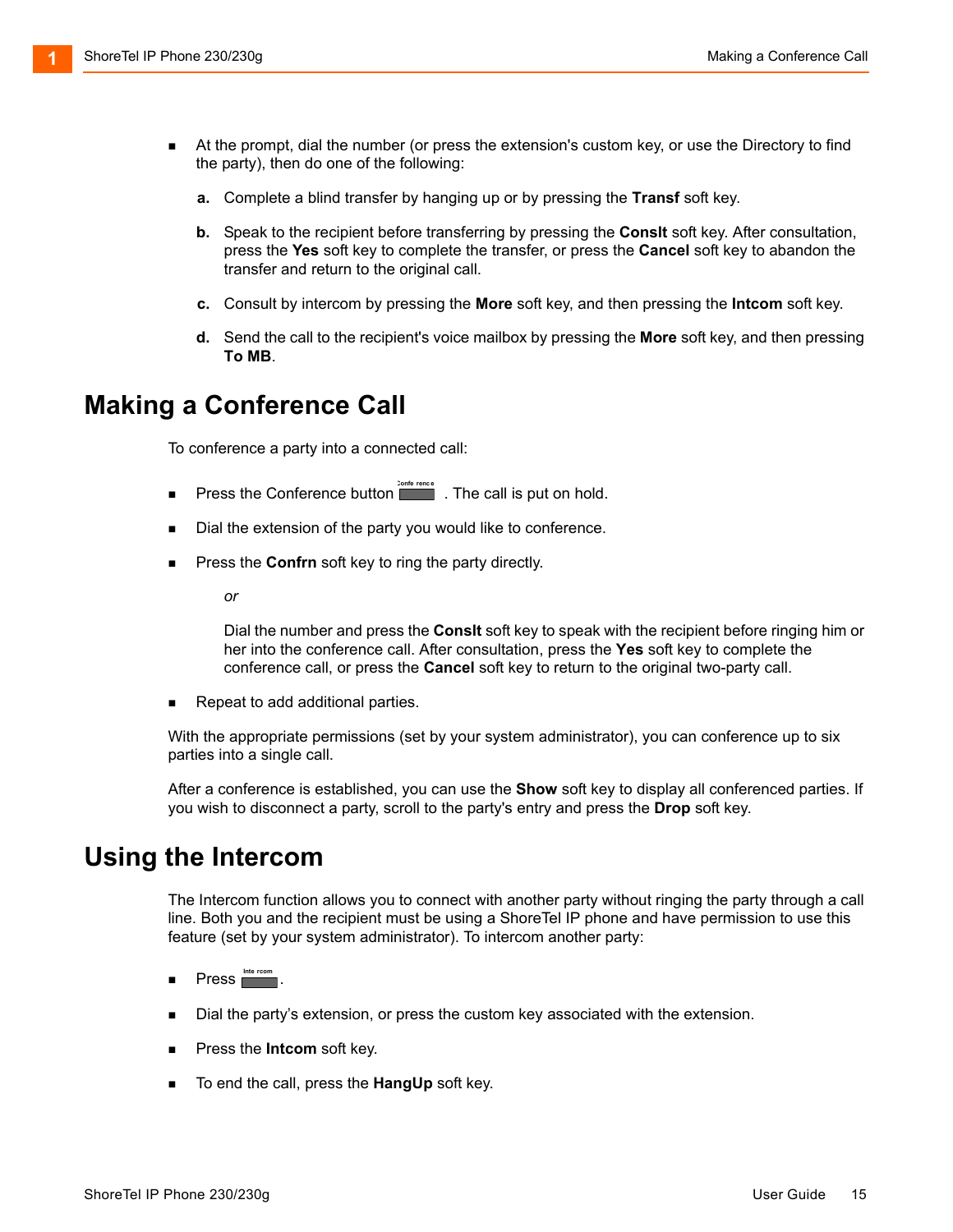#### *or*

You can dial the recipient's number on the keypad, then press the **Intcom** soft key; press the **HangUp** soft key to hang up.



#### **Note**

An intercom call overrides all other Availability states on the dialed extension. This allows you to intercom a user whose phone is forward always to voice mail.

### <span id="page-15-0"></span>**Placing a Call On or Off Hold**

To place a call on hold, press the Hold button **net call**, or press the call's custom key, if available. On the ShoreTel 230 and 230 phones, the custom key blinks green, at which point you can safely place the handset on hook (or press the speaker or headset button) without ending the call. To take the call off hold, press the custom key with the blinking green LED, or press the Hold button **Fight** again.

If you are not on another call while a call is on hold, you will hear a reminder ring in 15 seconds and at one-minute intervals after that. If you have received several calls, you will receive a reminder ring for the call that has been on hold the longest.

If you have multiple calls on hold, you can press the green blinking LED associated with the call that has been placed on hold to answer that call.

If you have more than one call on hold, you'll hear a dial tone. At this time, you can press the Hold button **Figure 1** again to make the next call in the stack active. Note that the LED associated with an active call will light solid green, while calls that have been placed on hold will blink.

### <span id="page-15-1"></span>**Redialing and Checking Missed Calls**

You can use the Redial function to dial not only the last number you called, but the last several calls you made and received, including those you missed (denoted by the **interally in the date and time** information appears directly above the soft keys for the selected call. To redial a call:

**Press <b>Redial** Press it again to dial the last number you called.

*or*

Use the Scroll button to select the number you want to call, then press the **Dial** soft key. (You can also press the **Intcom** soft key to intercom the recipient.)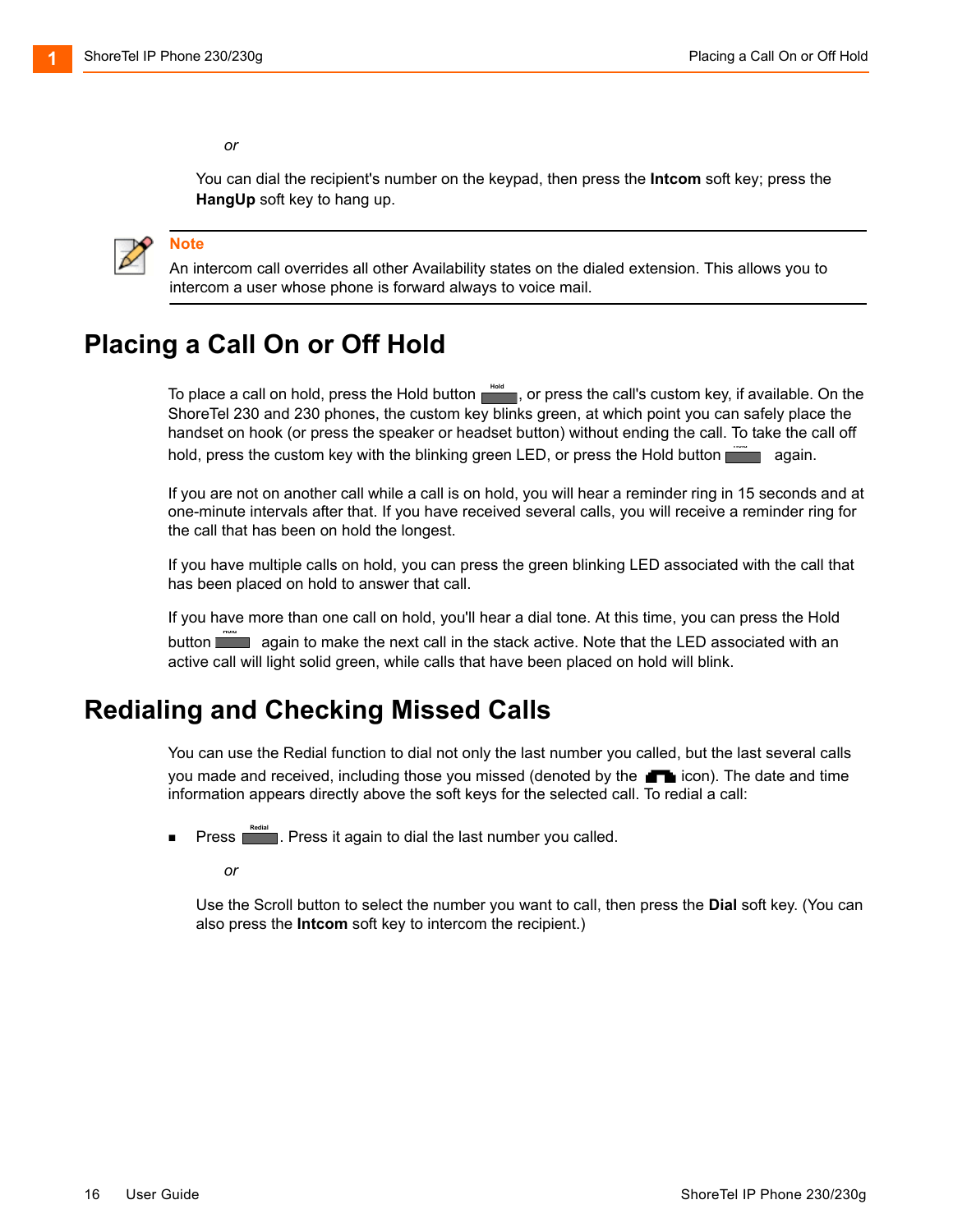# <span id="page-16-0"></span>**AUDIO CONTROLS**

### <span id="page-16-1"></span>**Adjusting Ring Tone Volume**

To adjust the ring volume, while the handset is on hook and the speakerphone is off, press  $\triangle$  and  $\blacktriangledown$  on the volume button. By pressing  $\blacktriangledown$  repeatedly, you can turn the ringer volume off.

#### <span id="page-16-2"></span>**Adjusting Handset Volume**

To adjust the handset volume, while the handset is off hook, press  $\triangle$  and  $\blacktriangledown$  on the volume button.

#### <span id="page-16-3"></span>**Adjusting Headset Volume**

To adjust the headset volume, while the headset LED is illuminated, press  $\triangle$  and  $\blacktriangledown$  on the volume button.

#### <span id="page-16-4"></span>**Adjusting Speakerphone Volume**

To adjust the speakerphone volume, while the speakerphone LED is illuminated, press  $\triangle$  and  $\blacktriangledown$  on the volume button.

#### <span id="page-16-5"></span>**Muting an Active Call**

To mute the active call, press the Mute button  $\mathcal{Q}$ . The LED turns red. To un-mute the call, press the button again.

# <span id="page-16-6"></span>**VOICE MAIL**

A steadily flashing light on your phone's right-most upper corner and stutter dial tone signifies that you have unheard messages. The number of unheard messages appears on the idle screen of your phone's display by the icon  $\blacksquare$ .

#### <span id="page-16-7"></span>**Logging Into the Main Menu**

To log in to the main voice mail menu, press the Voice Mail button **Torce Mail**, then dial your password followed by  $\left[\begin{array}{c} \ast \\ \end{array}\right]$ . (Your default password is 1234.)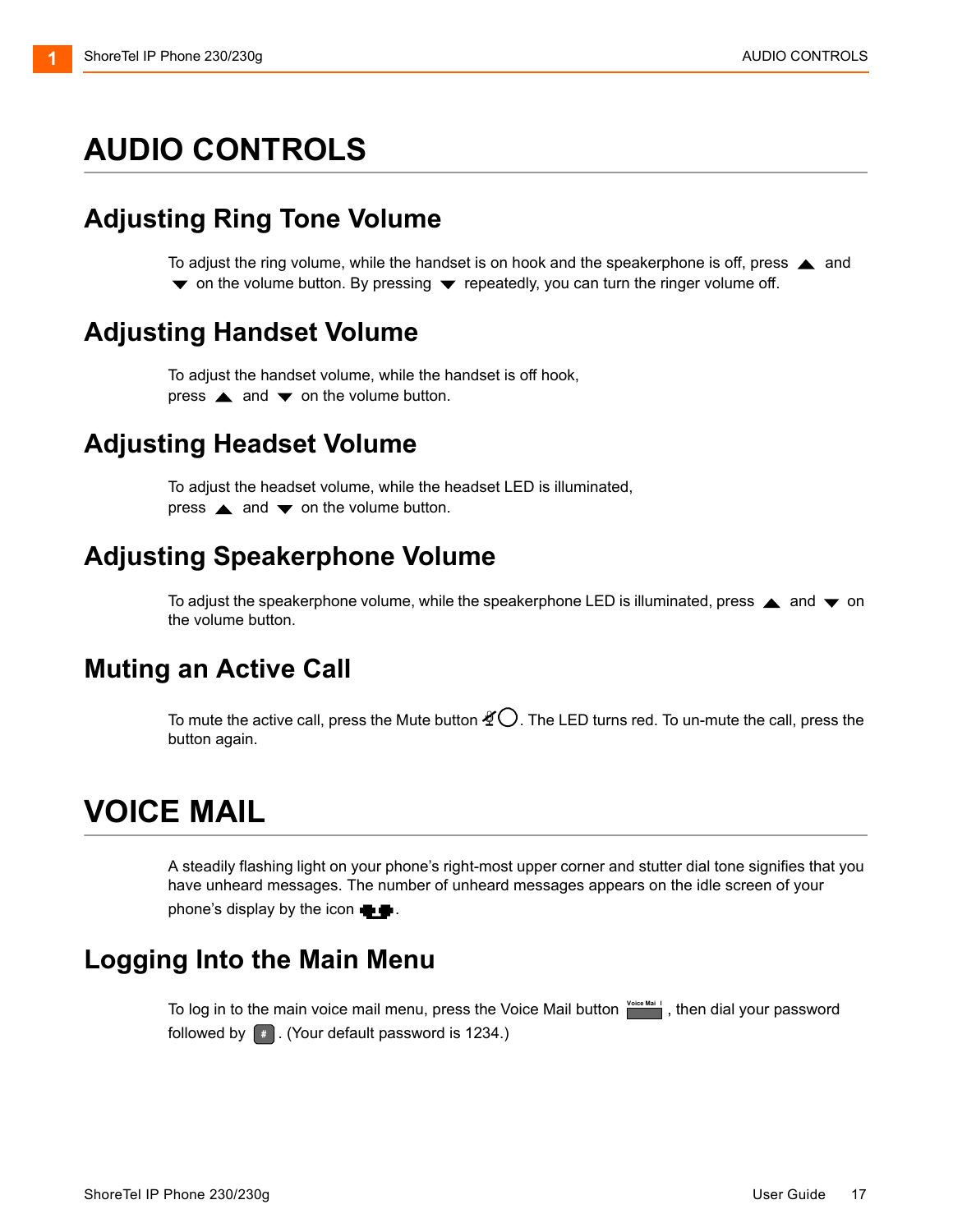### <span id="page-17-0"></span>**Logging In from Another Extension**

To log in to the main voice mail menu from another extension, press the Voice Mail button  $\frac{1\text{times }\text{Mink}}{2}$ , followed by  $\left| \frac{1}{x} \right|$ , then your extension, followed by your password, and then  $\left| \frac{1}{x} \right|$ To log in to the main voice mail menu from an analog phone, press  $\left\{ \begin{array}{c} \text{#} \\ \text{#} \end{array} \right\}$ , then your extension, followed by your password, and then  $\left[\begin{matrix} \frac{1}{2} \end{matrix}\right]$ .

#### <span id="page-17-1"></span>**Logging In from an External Phone**

To log in to the main voice mail menu from an external phone, dial the voice mail access number provided by your system administrator, press  $\Box$ , then your extension, then your password followed by  $\left[\begin{array}{c} \pm \end{array}\right]$ .

<span id="page-17-2"></span>

**Listening to and Interacting with New Messages**

From the Main Menu, you can listen to and replay new messages by pressing  $\Box$ . To interact with new messages, press one of the following:



**Replay the message**





**Delete the message**

**Forward the message**

After recording the prefacing remark, press:







**\*** Cancel recording

After addressing the message, press  $\begin{bmatrix} 1 \end{bmatrix}$  to mark it urgent, or simply hang up to send the message.

#### **Reply to the message**

Choose one of the following options:



 $\boxed{1}$  Reply with a voice message



 $\left[ \begin{array}{\mathrm{2}} \end{array} \right]$  Reply with a call back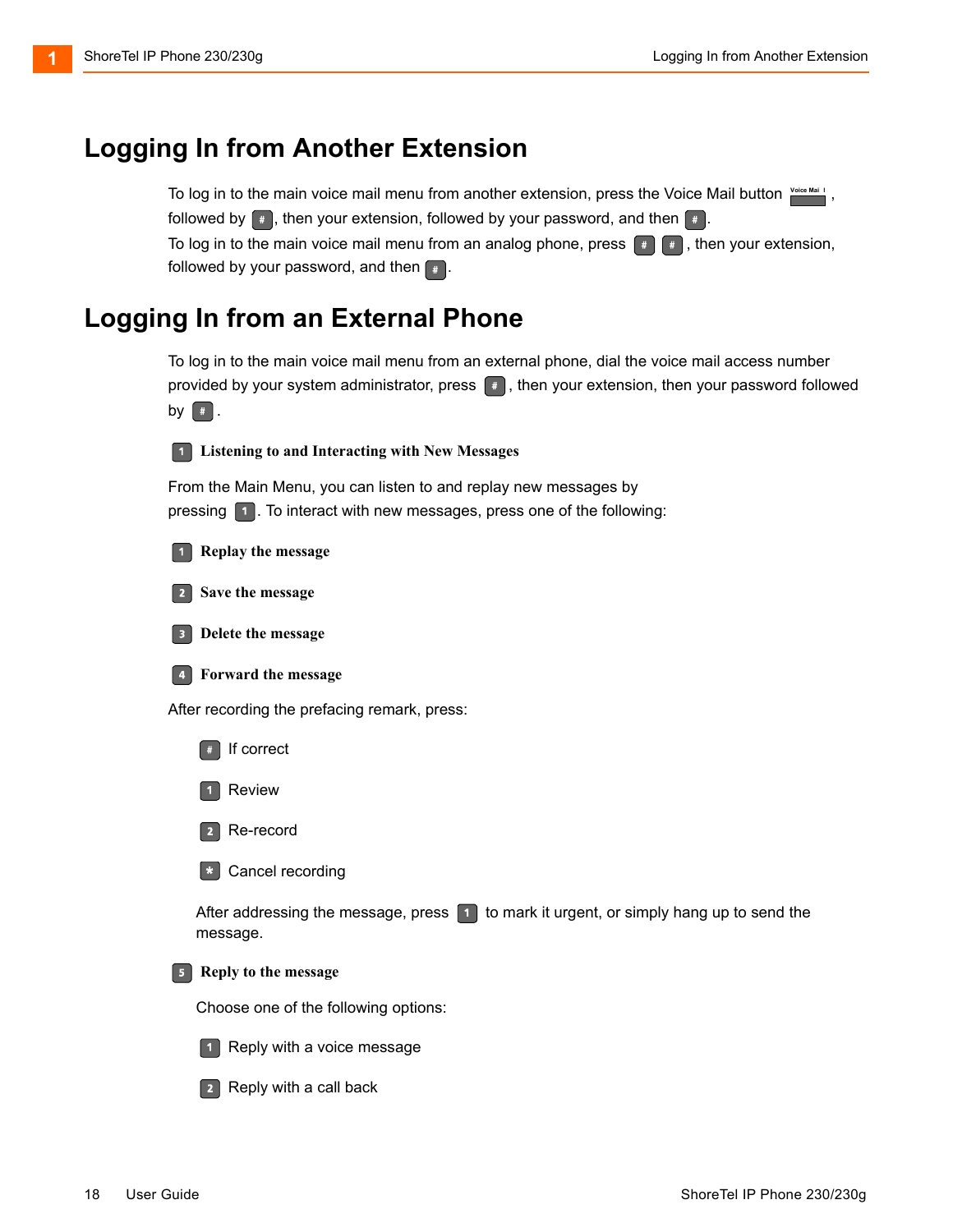|                | Return to the previous menu<br>$\star$                                                                                                               |
|----------------|------------------------------------------------------------------------------------------------------------------------------------------------------|
| 6 <sup>1</sup> | Hear envelope information (time and date sent)                                                                                                       |
|                | Move backward                                                                                                                                        |
|                | While listening to a message, you may "rewind" to several seconds earlier in the message.                                                            |
| $\mathbf{8}$   | Pause                                                                                                                                                |
|                | Move forward                                                                                                                                         |
|                | While listening to a message, you may "fast forward" to several seconds later in the message.                                                        |
| $\bullet$      | Followed by <b>0</b> to Transfer to Assistant                                                                                                        |
|                | While listening to a message, you may contact the assistant to inquire or share information about a<br>voice mail.                                   |
| #              | Continue to next message                                                                                                                             |
|                | Cancel message review                                                                                                                                |
|                | <b>Sending Messages from Voice Mail</b>                                                                                                              |
|                | From the Main Menu, you can send messages by pressing [2]. The following options are available<br>while recording your message:                      |
| $\star$        | Cancel                                                                                                                                               |
|                | Done recording                                                                                                                                       |
|                | <b>Review</b>                                                                                                                                        |
| $\boxed{2}$    | Re-record                                                                                                                                            |
|                | After you are satisfied with your recording, you will be prompted to enter the recipient's extension. At<br>this time, you have the option to press: |
| $\bullet$      | Additional addressing options                                                                                                                        |
|                | Look up recipient by name in a directory                                                                                                             |
|                | Specify a personal distribution list<br>$\mathbf{2}$                                                                                                 |
|                | <b>Broadcast to all extensions</b><br>3 <sup>1</sup>                                                                                                 |

**Cancel addressing options**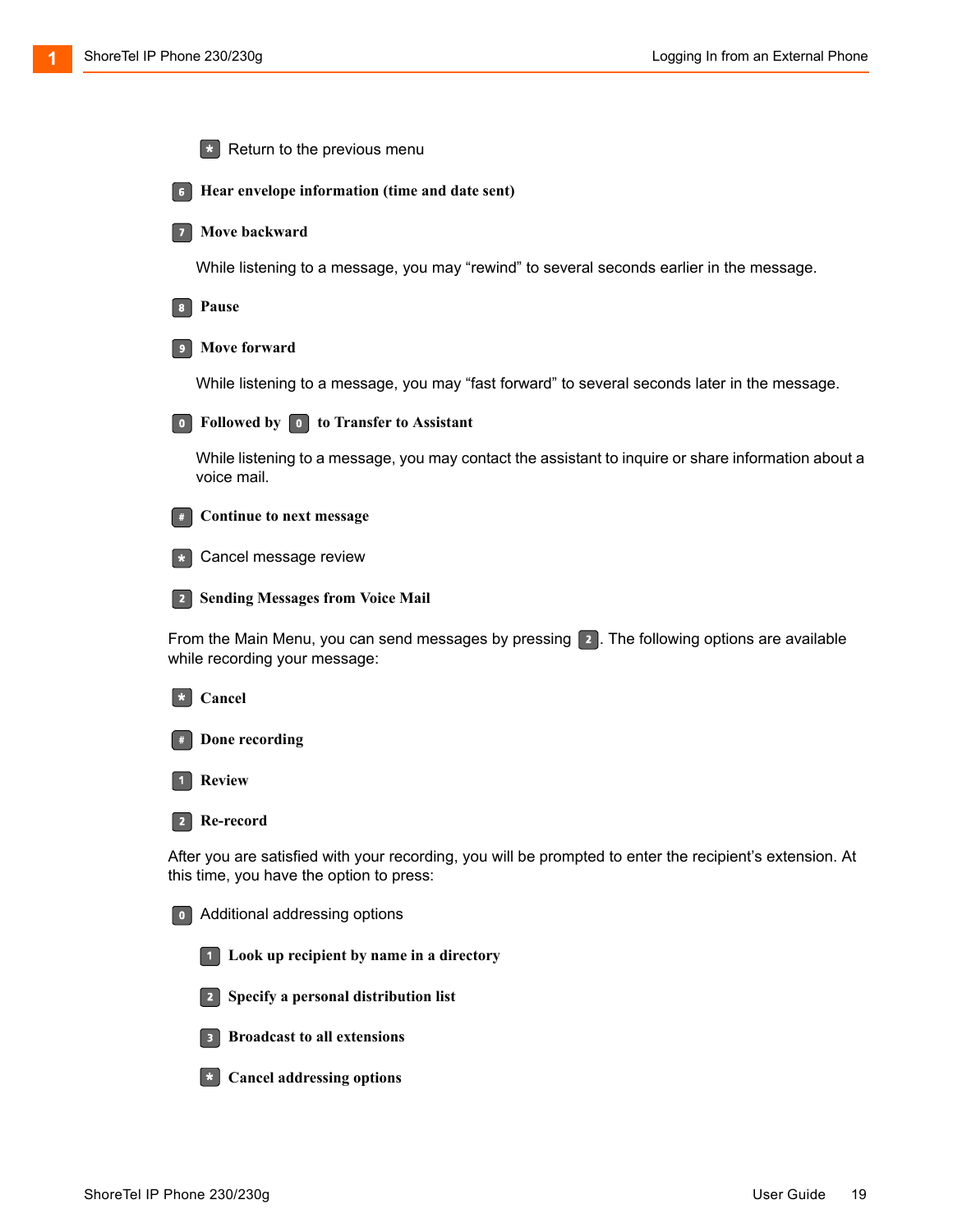After the message is addressed, if desired, you can press:





**Request return receipt**

**Record personal greeting** 

**Listening to Saved Messages**

From the Main Menu, you can listen to saved messages by pressing  $\boxed{3}$ . To interact with saved messages, press any one of the options under [Listening to and Interacting with New Messages on](#page-17-2)  [page 18](#page-17-2) (except for option 2).



Press  $\boxed{7}$  to access various options for your personal mailbox, then press one of the following:



#### **Note**

When you record a personal greeting, it is linked to the current active Availability state.

Record your personal greeting for the current active Availability state at the tone and press  $\lceil \cdot \rceil$ then select from the following options:



For more information on Availability, see [Changing Availability State and Forwarding on page 24](#page-23-1). The following states are available:

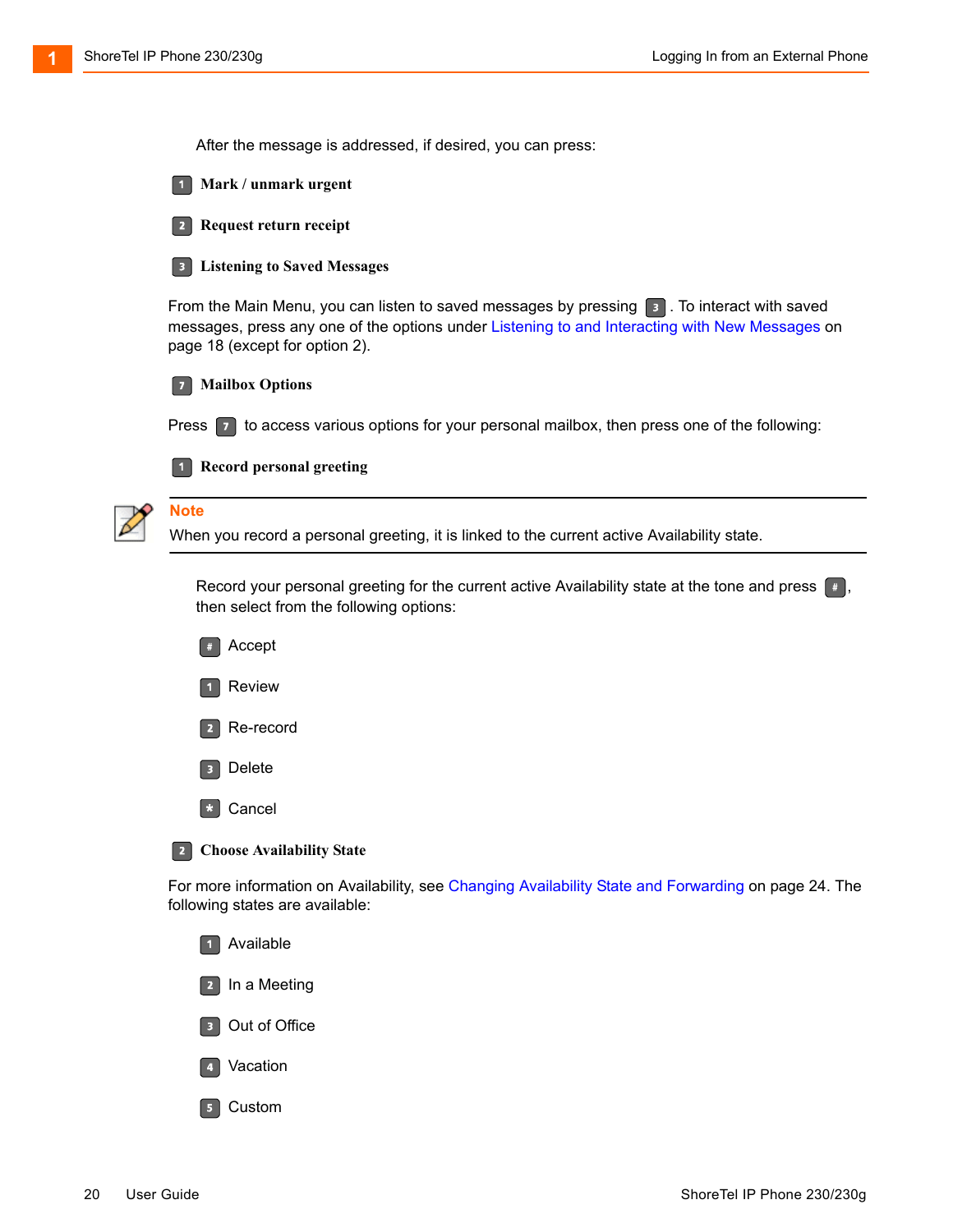| Do Not Disturb                                                                                                                                                                            |
|-------------------------------------------------------------------------------------------------------------------------------------------------------------------------------------------|
| Cancel<br>$\star$                                                                                                                                                                         |
| <b>Reassign extension</b>                                                                                                                                                                 |
| If you have the proper permission, you can assign your extension to any phone. The following<br>options are available:                                                                    |
| Assign the extension <sup>1</sup>                                                                                                                                                         |
| Unassign the extension (The phone reverts to the extension originally assigned to it.)                                                                                                    |
| To assign to your extension to your last external number.<br>3 <sup>1</sup>                                                                                                               |
| Set your password                                                                                                                                                                         |
| Enter your new password, followed by $\left  * \right $ and repeat to confirm. Press $\left  * \right $ to cancel.                                                                        |
| Disable or enable envelope information                                                                                                                                                    |
| Use this option to turn on/off the envelope information which contains the date/time of the<br>message, caller ID and/or the recorded name of the person who left the voice mail message. |
| Record your name                                                                                                                                                                          |
| Press $\left  \cdot \right $ when you are finished recording your name, then choose from the following options:                                                                           |
| Accept                                                                                                                                                                                    |
| Review                                                                                                                                                                                    |
| Re-record                                                                                                                                                                                 |
| Delete and use default system recording                                                                                                                                                   |
| Cancel                                                                                                                                                                                    |
| Listen to your deleted messages                                                                                                                                                           |
| As a safeguard against accidental erasures, the system retains deleted messages for a few hours.                                                                                          |

To listen to your deleted messages, press  $\Box$ . Voice mail plays all the deleted messages still available to the system. During playback, you can manage deleted messages as if they were newly arrived messages. Press  $\boxed{2}$  to restore the deleted message to a saved message.

<sup>1.</sup>If you assign your extension to a phone that is normally occupied by another user, calls to the original user's extension will go to the forwarding destination as defined by their active Availability state.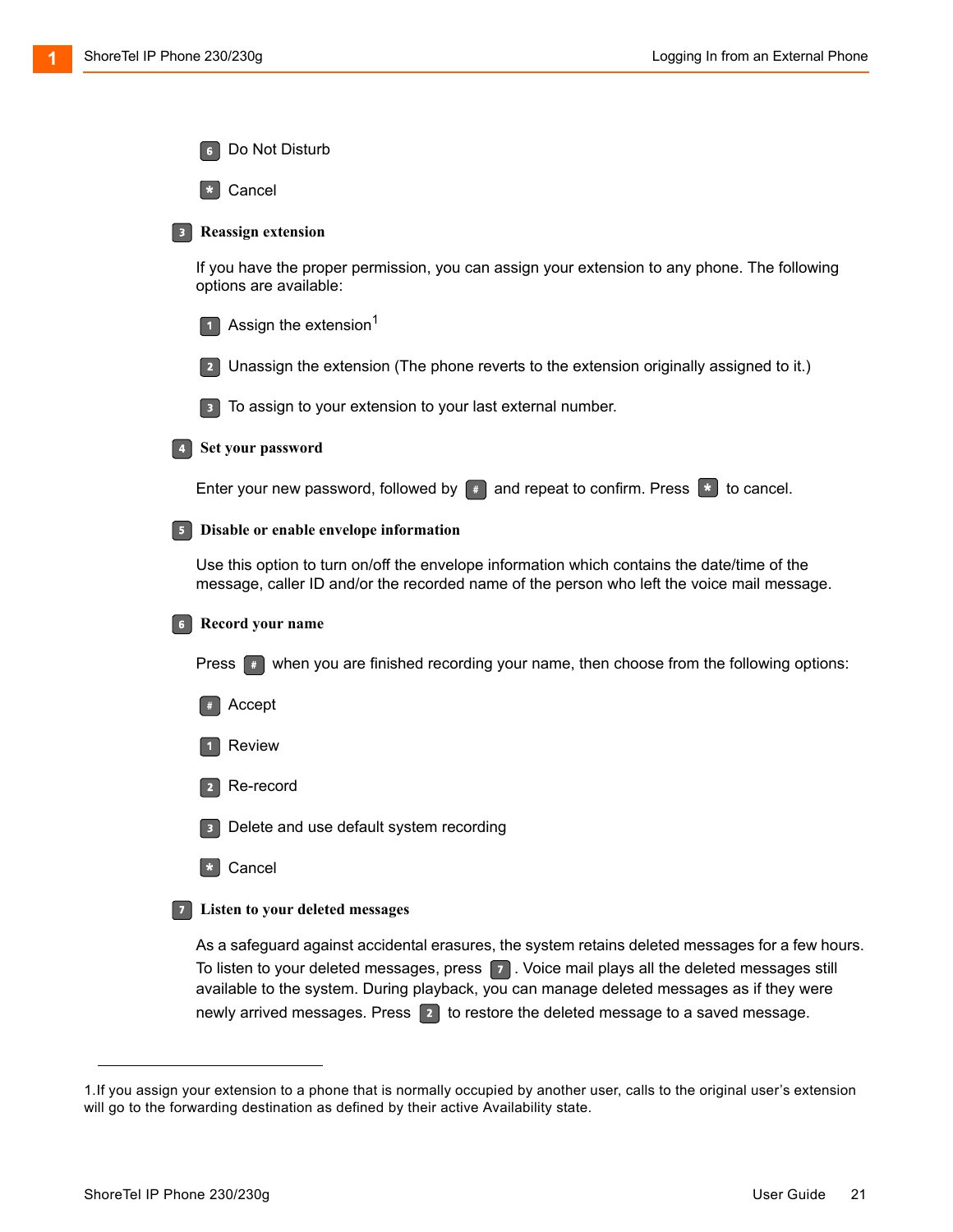| 8              | <b>Remove deleted messages</b>                                                                                                                                                                                                                                           |
|----------------|--------------------------------------------------------------------------------------------------------------------------------------------------------------------------------------------------------------------------------------------------------------------------|
|                | The following options are available:                                                                                                                                                                                                                                     |
|                | Confirm<br>$\sqrt{1}$                                                                                                                                                                                                                                                    |
|                | Cancel<br>$\star$                                                                                                                                                                                                                                                        |
| 9 <sub>1</sub> | <b>Additional options</b>                                                                                                                                                                                                                                                |
|                | The following additional options are available:                                                                                                                                                                                                                          |
|                | Enable or disable Outlook automated Availability                                                                                                                                                                                                                         |
|                | Change e-mail delivery options                                                                                                                                                                                                                                           |
|                | Disable e-mail delivery                                                                                                                                                                                                                                                  |
|                | Enable e-mail delivery<br>$\overline{2}$                                                                                                                                                                                                                                 |
|                | Enable e-mail delivery with voice message attached<br>3 <sup>1</sup>                                                                                                                                                                                                     |
|                | Mark voice messages heard after e-mail delivery<br>8 <sup>1</sup>                                                                                                                                                                                                        |
|                | Change agent state<br>3 <sup>°</sup>                                                                                                                                                                                                                                     |
|                | Log in and assign extension                                                                                                                                                                                                                                              |
|                | Log out<br>$\vert$ 2                                                                                                                                                                                                                                                     |
|                | Log in without assigning extension<br>3 <sup>1</sup>                                                                                                                                                                                                                     |
|                | Change Find Me forwarding state                                                                                                                                                                                                                                          |
|                | By enabling Find Me, callers who are routed to your voice mail box can be instructed to press<br>1 and the voice mail system will call you at one of two possible numbers where you can be<br>located. To set the Find Me destinations, use the ShoreTel Connect client. |
|                | Enable<br>$\vert$ 1                                                                                                                                                                                                                                                      |
|                | Disable<br>$\overline{2}$                                                                                                                                                                                                                                                |
|                | Previous menu                                                                                                                                                                                                                                                            |
| $\star$        | <b>Cancel current operation</b>                                                                                                                                                                                                                                          |
| 8              | Log Off                                                                                                                                                                                                                                                                  |
|                | <b>Return to Auto-Attendant</b>                                                                                                                                                                                                                                          |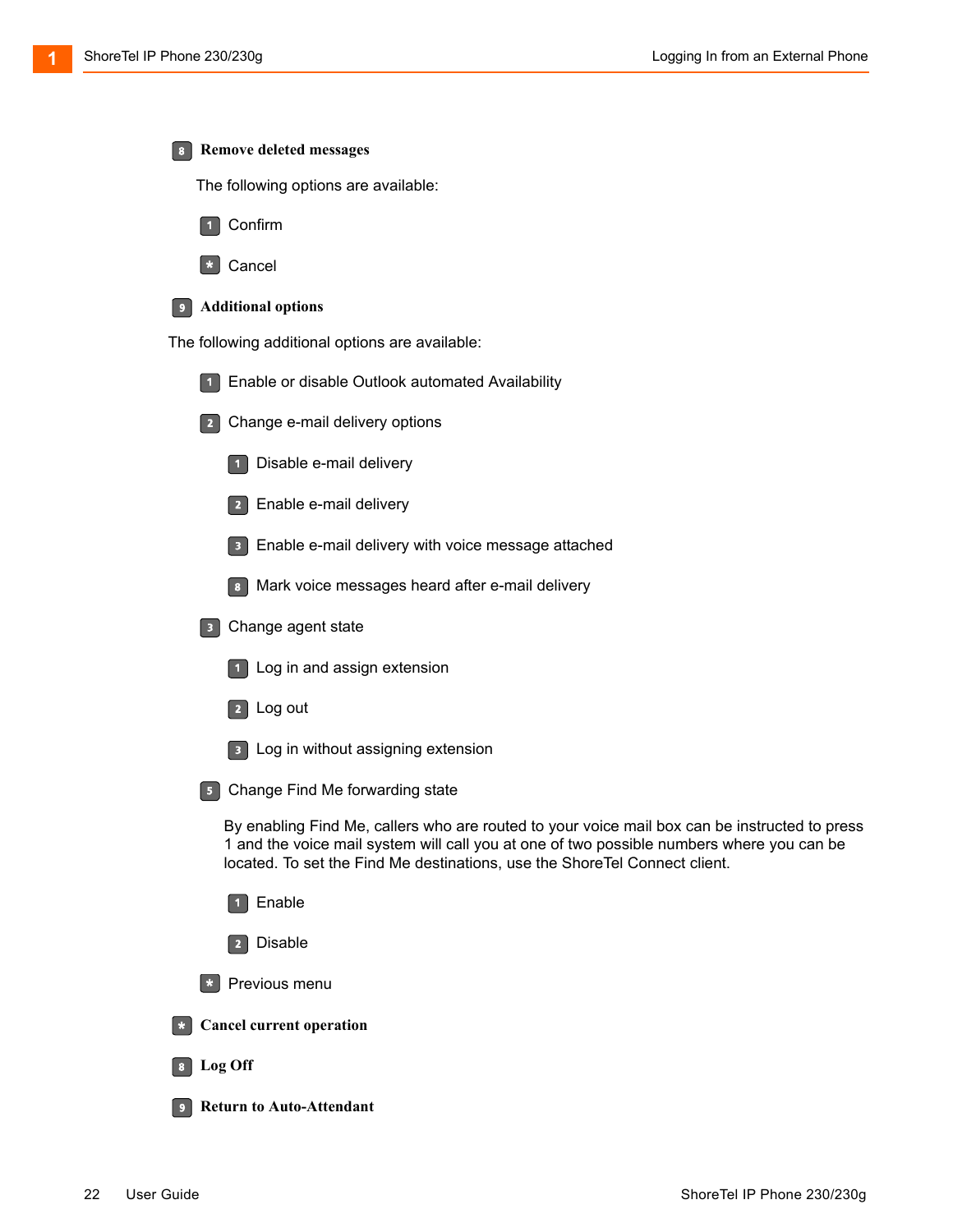**0** Transfer to Assistant

**Hear Mailbox Status**

Select this option to hear the number of unheard messages.

#### <span id="page-22-0"></span>**Leaving a Message and Message Options**

When your call is sent to voice mail, you may leave a message when prompted, or you can use one of the following options while listening to the mailbox greeting:



**EXECUTE:** Bypass greeting and leave a message, then hang up to send it.



**0** Transfer to assistant.

 Forward to recipient's Find Me destination (an optional number where calls can be forwarded) — if enabled; otherwise you will be prompted to record a message.

**9** Transfer to auto-attendant.

After message recording, select from one of the following options:



Message Options, then:



**\*** Cancel





**B** Mark / unmark urgent





#### $\| * \|$  Re-record

**O** Send message, transfer main menu

**1** Send message, forward to recipient's Find Me destination, if enabled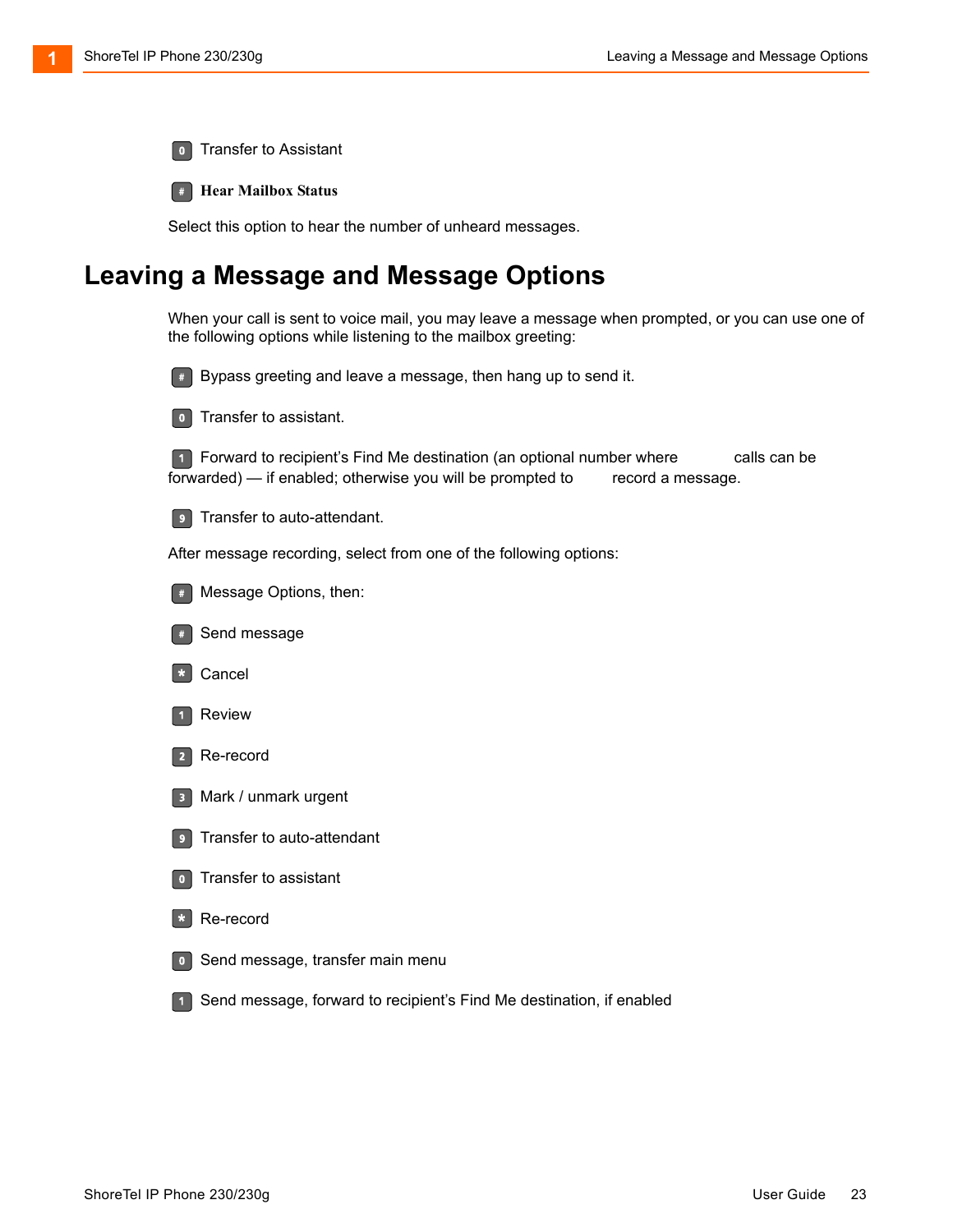

**Send message, transfer to auto-attendant.** 

Hanging up sends the message

# <span id="page-23-0"></span>**OPTIONS**

**Note**

### <span id="page-23-1"></span>**Changing Availability State and Forwarding**

|--|

**Note**

Use the ShoreTel Connect client to configure the states with different call forwarding destinations and personal greetings.

You can set one of five distinct Availability states for your extension, including four "Do Not Disturb" options to forward incoming calls or send them to voice mail. You can record personal greetings, which are linked to the active Availability state.

By default, your phone is set to **Available**, which allows you to answer all incoming calls. Other options include **In a Meeting**, **Out of Office**, **Vacation, Do Not Disturb**, and **Custom**.

You can use the Options button **netable to select the desired state by doing the following:** 

- **Press the Options button**  $\frac{opitons}{\cdot}$ **, followed by your password and then**  $\frac{p}{\cdot}$ **.**
- Verify that the **1. Availability** is highlighted and then press the **Edit** soft key.
- Scroll to the desired setting and press the **OK** soft key.
- **Press the Done soft key.**



#### **Note**

You can "one-touch" toggle between Available and In a Meeting by using the Avail soft key (located on the phone display) without having to log in under the Options button.

You can also change the call forward destination for each Availability state.

- **Press the Options button**  $\frac{opitons}{\cdot}$ **, followed by your password and then**  $\frac{p}{\cdot}$ **.**
- Verify that the **1. Available** is highlighted and then press the **Edit** soft key.
- Select the desired Availability state and press the **Edit** soft key.
- **Enter the desired number and press the OK soft key.**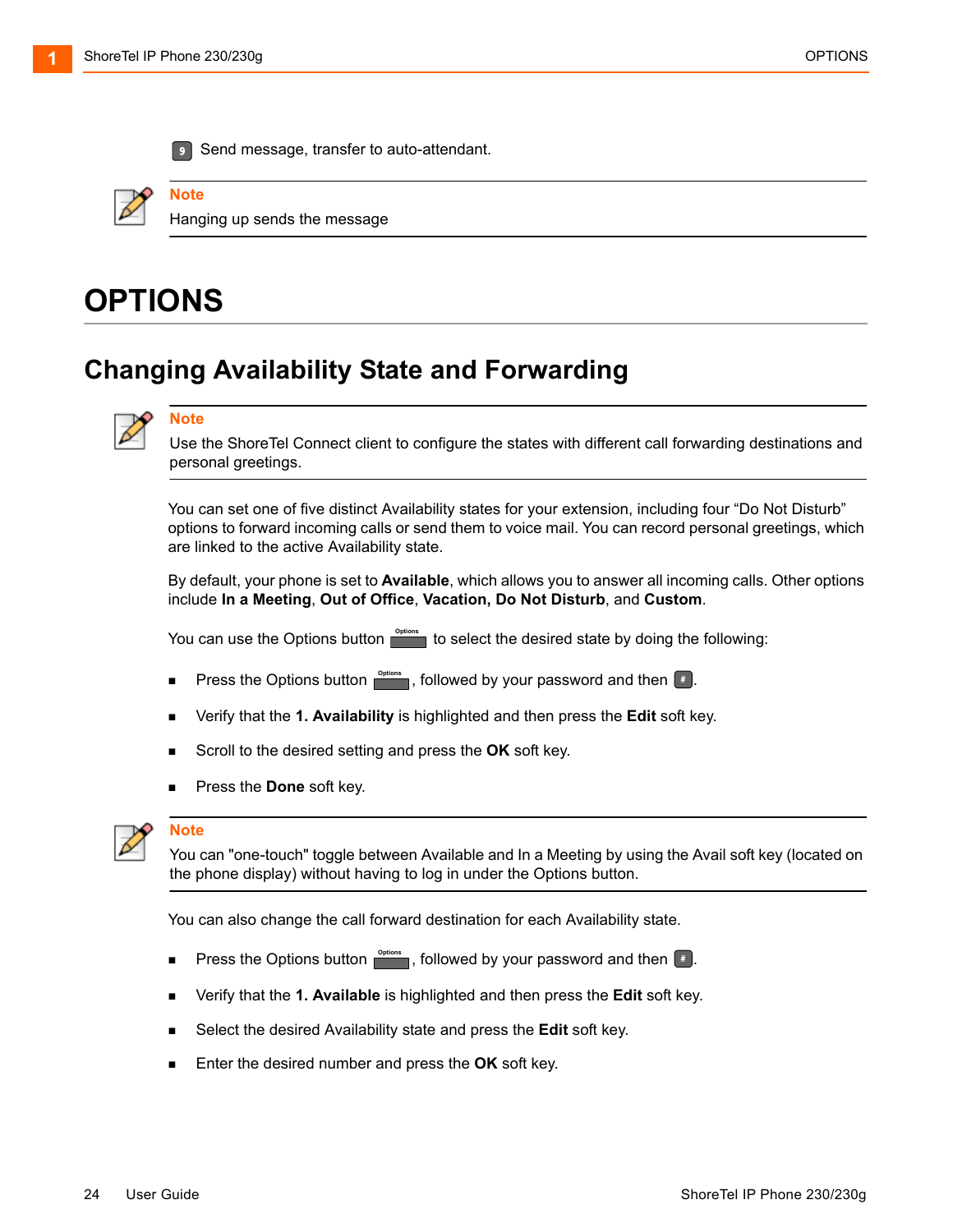### <span id="page-24-0"></span>**Changing Automatic Off Hook Preference**

ShoreTel users who frequently use a headset may want to use the Automatic Off Hook Preference feature to select which audio path (speakerphone or headset) is automatically activated when placing or receiving calls. You can control the call activity with the ShoreTel Connect client.

To configure the Automatic Off-Hook Preference feature, follow the procedure below:

- **Press the Options button <b>Purions**, followed by your password and then **F**.
- Press **2** or scroll to the second option from the list **2. Auto Off-Hook**.
- With this option highlighted, press the **Edit** soft key.
- Scroll to **2. Headset**, and press the **OK** soft key or select **1. Speaker** to keep it on speakerphone.
- Press the **Done** soft key.

### <span id="page-24-1"></span>**Changing Ring Tone**

You can choose between four distinctive ring tones to help you distinguish your phone from neighboring phones.

- **Press** , enter your password, and press the **OK** soft key.
- Scroll to select the **Change Ring** option.
- **Press the Edit soft key.**
- Use the Scroll button to select the ring you want to hear, then press the **Ring** soft key to hear the selected ring tone.
- Press the **OK** soft key when you've chosen the ring you want, then press the **Done** soft key.

#### <span id="page-24-2"></span>**Programming Your Custom Buttons**

You can program the custom buttons as shortcuts to operations that would normally require pressing two or three buttons to accomplish the same task.

To program the custom buttons, follow the procedure below:



**Note**

Contact your system administrator to verify that you have permissions to configure the programmable buttons on your phone before proceeding.

- **Press the Options button**  $\frac{opitons}{\cdot}$ **, followed by your password and then**  $\frac{p}{\cdot}$ **.**
- Scroll through the list to option **4. Program Buttons**, or press **4** on the keypad.
- Press the **Edit** soft key.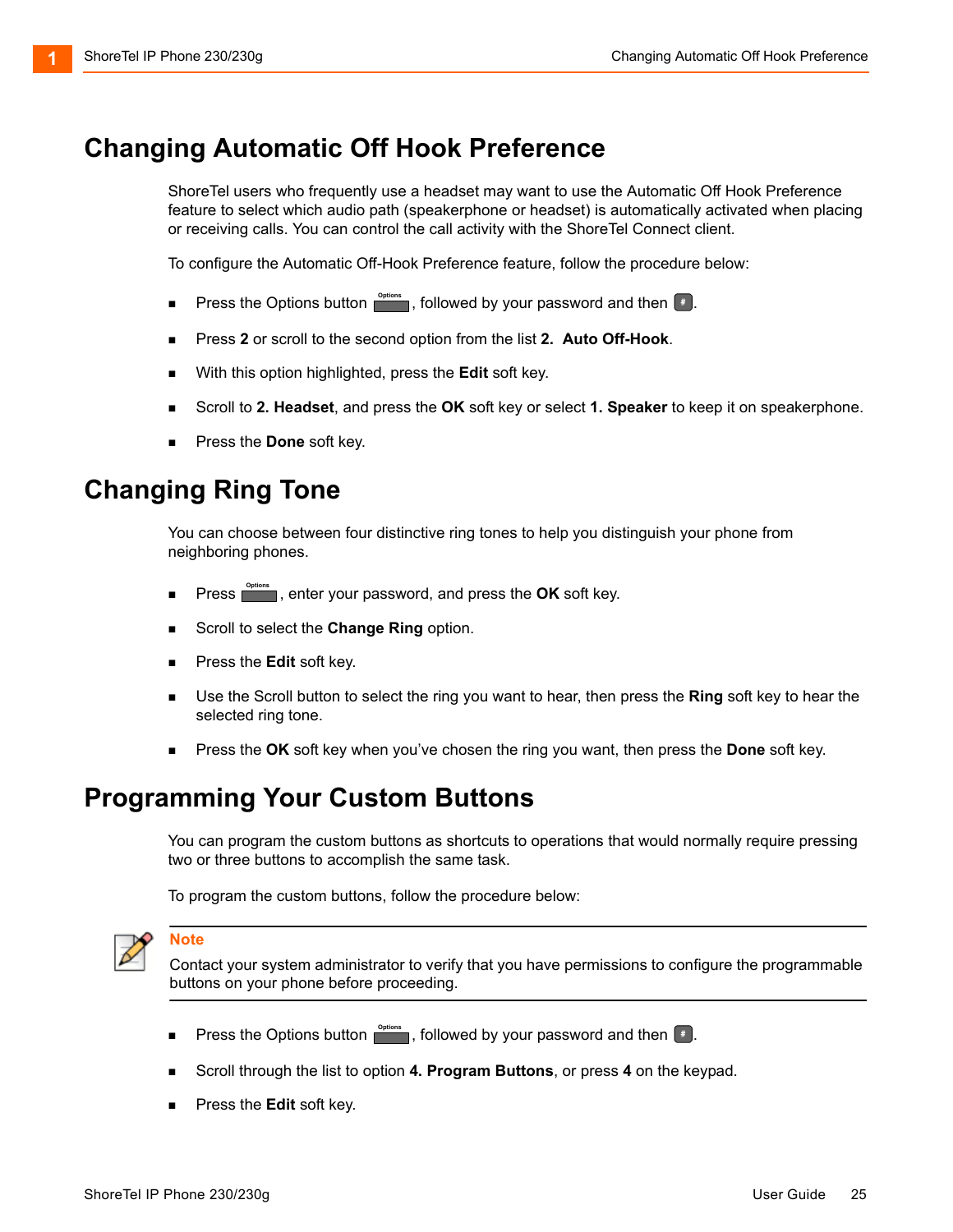- **Press the custom button that you would like to program.**
- Scroll through the list of functions until you find the function that you would like to apply to this button.

#### **Note**

Your choices are limited to just Call Appearance and Dial Number (i.e. Speed Dial) when programming the buttons via the interface. To program one of the other functions to your custom buttons, please contact your system administrator, as all other functions must be programmed via ShoreWare Director.

- When you have highlighted the desired function, press the **Next** soft key.
- Enter an extension or external number. Then, press the **Next** soft key.
- **Press the**  $\left[1\right.^{2}$  A<sub>3</sub> soft key to shift the key pad between numeric and alphabet mode, and enter a descriptive label no longer than five characters that will remind you of the new function of the custom button.

#### **Note**

When in alphabet mode, press the appropriate key on the dial pad multiple times to scroll through the alphabet letters associated with that key. Example: For the letter 'C' you would press the #2 digit three times on the dial pad.

- Press the **Done** soft key.
- Press the **Done** soft key again to store your changes.

### <span id="page-25-0"></span>**Changing the Agent State**

If you are a member of a workgroup and you need to log in to the workgroup at the start of your day, or log out to take a break, you can change your agent state via the interface.

Note that the Agent State option is only available if your PCM client type is one of the following: **Workgroup Agent**, **Workgroup Supervisor**, or **Operator**.

To change the agent state on your phone, follow the procedure below:

- **Press the Options button**  $\frac{opitons}{\cdot}$ **, followed by your password and then**  $\frac{p}{\cdot}$ **.**
- Scroll through the available functions until you reach **5. Agent State**, or press 5 on your keypad to highlight this option, and then press the **Edit** soft key.



#### **Note**

If the option is not available and you need access, contact your system administrator to request a change to your client type.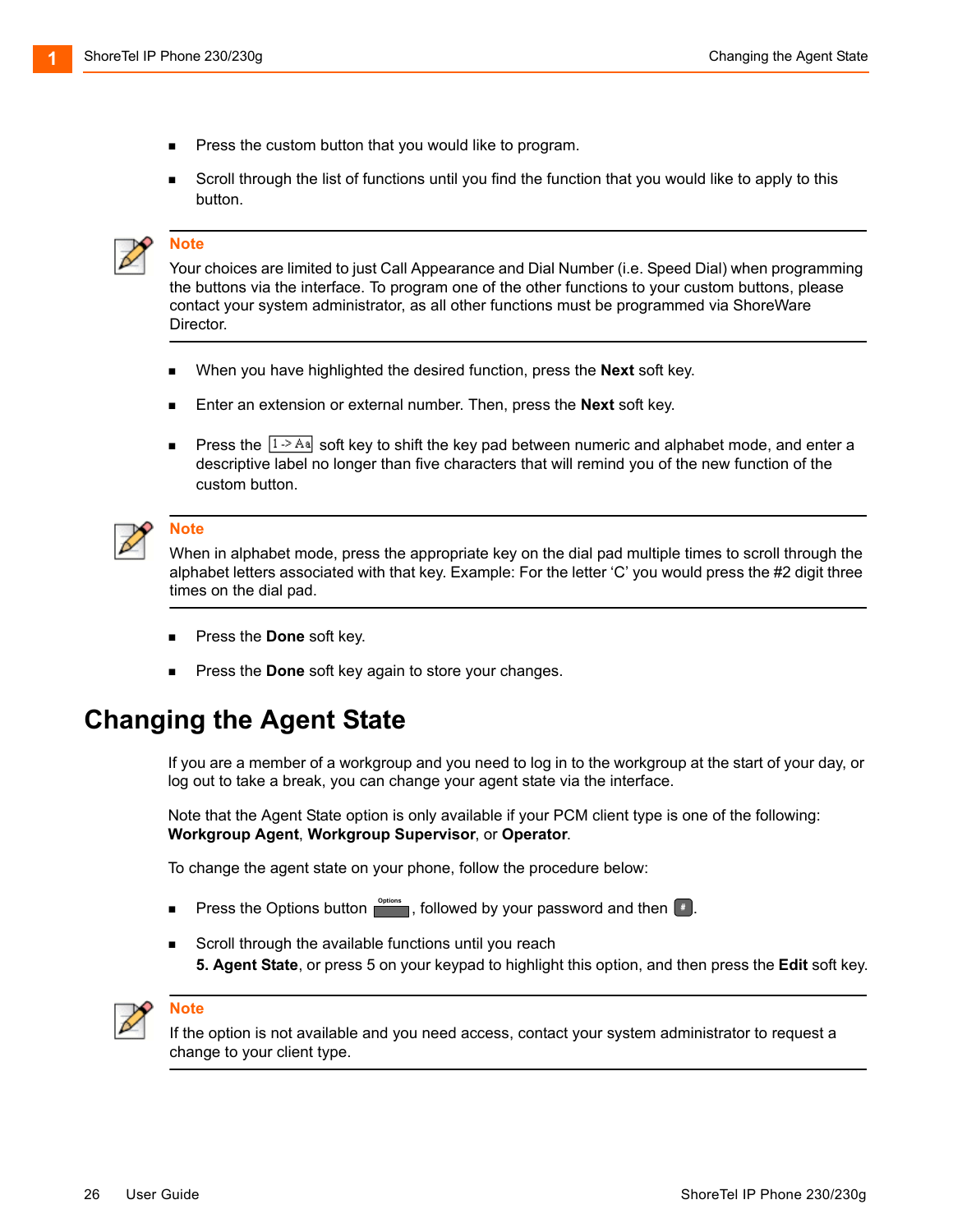- Available options for agents are **LoggedIn** and **LoggedOut**, and available options for supervisors are **Logged In**, **Logged Out**, and **Wrap-Up**. Scroll to the desired option and press the **OK** soft key.
- Press the **Done** soft key.

### <span id="page-26-0"></span>**Enabling or Disabling Handsfree Mode**

Handsfree mode is for analog telephone users who are using headsets.



#### **Note**

IP phone users should instead choose the Auto Off-Hook Preference. See [Changing Automatic Off](#page-24-0)  [Hook Preference on page 25](#page-24-0) for more information.

With handsfree mode enabled, you can place or receive calls by using a headset or the speakerphone. By default, handsfree mode is disabled. You can enable handsfree mode by doing the following:

- **Press the Options button <b>Purions**, followed by your password and then **F**.
- Scroll to Handsfree Mode or press 6 on the keypad until **6. Handsfree Mode** is highlighted.
- **Press the Edit soft key.**
- Available options for Handsfree mode are **Disabled** and **Enabled**. Scroll to the desired option and then press the **OK** soft key.
- Press the **Done** soft key to exit.

## <span id="page-26-1"></span>**DIRECTORY**

You can use the Directory to find phone numbers on your network by pressing **Firetory**, then:

| <b>1</b> Dolores Palma<br>▶ Matt Adoor |               |
|----------------------------------------|---------------|
| $\div$ Pete Moss                       |               |
|                                        | 511           |
| Name:                                  |               |
| <b>Dial</b>                            | <b>Cancel</b> |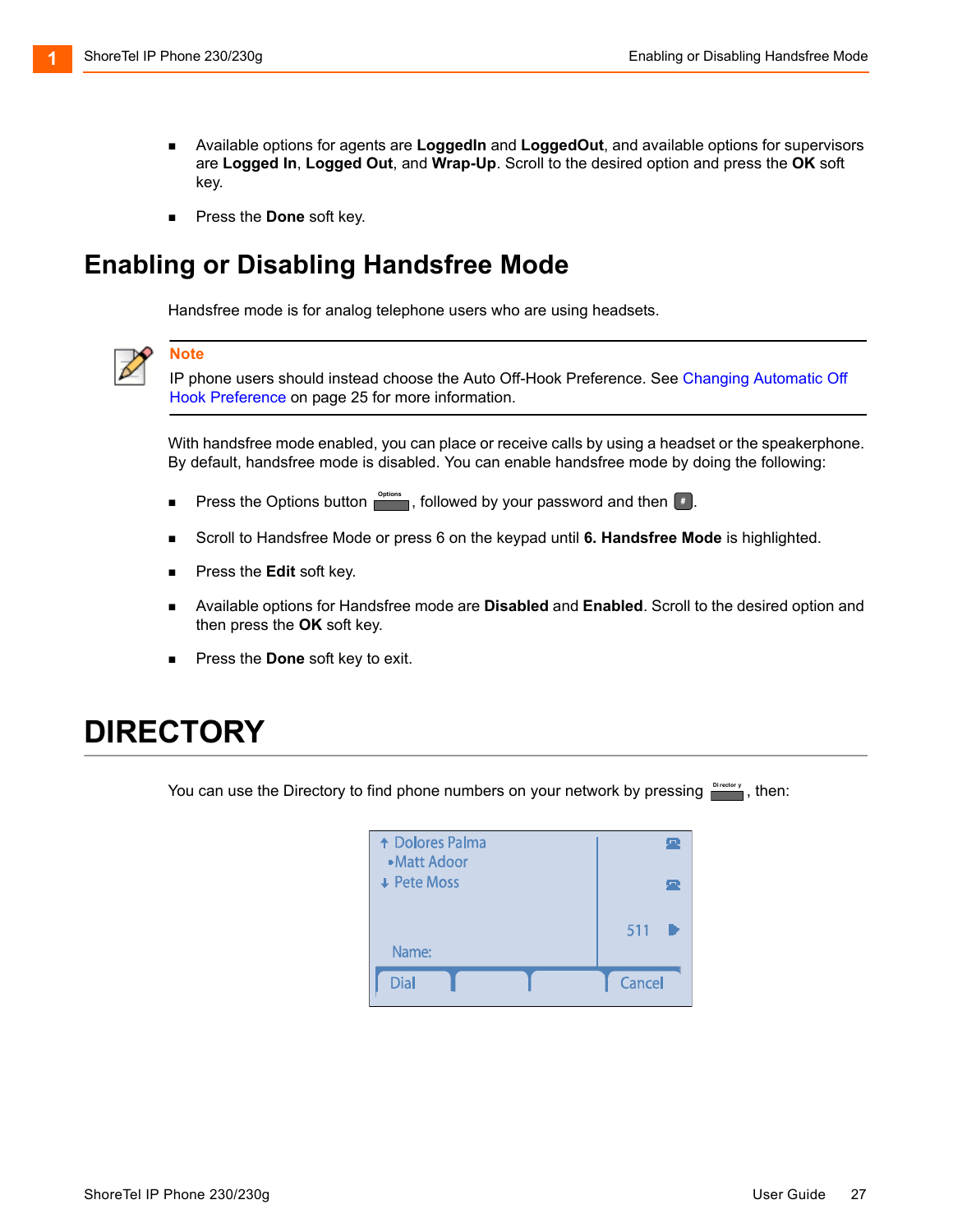- **Press the keys that correspond with the first few letters of the extension's owner's first or last name** to have the Directory narrow the number of entries for you. Press  $\lceil \cdot \rceil$  for a space in a person's name and press  $\ast$  for any character. If you press an incorrect key, press the **Back** soft key to delete the character.
- Press  $\triangle$  and  $\blacktriangledown$  on the Scroll button next to the display to select the desired name. Press the **Dial** soft key to dial the number.

You can also use the Directory to make an Intercom call by pressing the **Intcom** soft key on this screen, or when using **FIGE COM** on its own, and also when using transfer, park, unpark, and conference. See those sections in this guide for more information.

The Directory also lists any keypad speed dials you have configured in the ShoreTel Connect client when you press **Speed**.To dial a number from this screen, press and hold the corresponding number on the keypad, or use the Scroll button to select an entry, then press the **Dial** soft key.

# <span id="page-27-0"></span>**MANAGING CALLS – ADVANCED FEATURES**

In addition to performing the regular functions of placing calls and answering calls, your phone supports several other advanced functions. If you use any of these features on a regular basis, you may benefit by having your system administrator assign the desired function to the custom keys on your phone.

#### <span id="page-27-1"></span>**Programmable Custom Buttons**

The phone has three custom buttons that can be programmed with different functions. The system administrator can configure the custom buttons via ShoreWare Director on behalf of a user or can enable permissions for an individual user so that the user can modify the custom buttons on the IP phone via the telephone interface.



#### **Note**

IP phone users can only program Call Appearance or Dial Number (Speed Dial) from their telephone interface.

The list below contains the different functions that can be assigned to the buttons of a phone, allowing you to create shortcuts for operations that would normally require pressing two or three buttons.

 **Barge In** – Barge In allows users with proper permission to enter into an existing call. This feature is useful for certain users including operators, executive assistants, trainers, and ACD supervisors that must enter calls for important business reasons. A custom key can be programmed to invoke the barge in feature as well as optionally include a specific extension for quick, one-touch feature operation. If you need this feature, please review with your system administrator.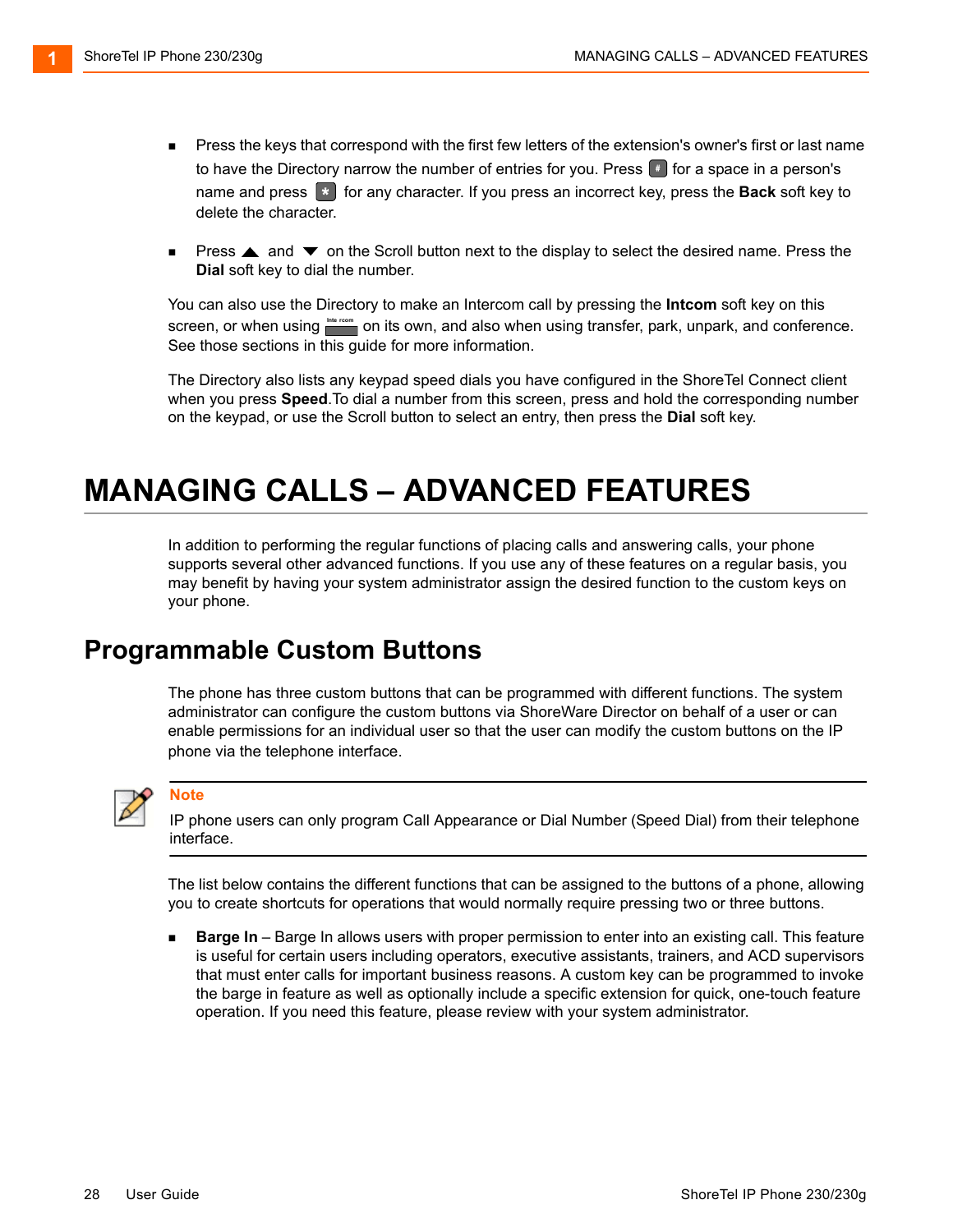- **Bridged Call Appearance** Bridged Call Appearances shares call appearance information across many separate IP phones, offering the benefit of faster call handling between users. The feature is intended for key system environments (small offices or branch offices), such as an auto dealership or small bank with 4 trunks and 8 IP phones. Please refer to [Bridged Call Appearances](#page-30-0) [on page 31](#page-30-0) for more information about managing calls using Bridged Call Appearances.
- **Call Appearance** Call appearance represents a phone call on your extension. Please refer to [Answering Additional Calls on page 14](#page-13-0) for more information about managing calls on your extension.
- **Conference Blind** The ShoreTel system allows you to conference up to three parties (six depending on configuration) without having to consult with each new party before they enter the conference call. Please see [Making a Conference Call on page 15](#page-14-0) for more information.
- **Conference Consultative** The ShoreTel system allows you to conference up to three parties (six depending on configuration) allowing you to consult with each new party before they enter the conference call. Please see [Making a Conference Call on page 15](#page-14-0) for more information.
- **Conference Intercom** The ShoreTel system allows you to conference up to three parties (six depending on configuration) allowing you to consult using the intercom with each new party before they enter the conference call. Please see section [Making a Conference Call on page 15](#page-14-0) for more information.
- **Dial Mailbox** The ShoreTel system allows you to call another user's mailbox without ringing their phone. If you use this feature often, contact your system administrator about programming a custom key. A custom key can be programmed to invoke the dial mailbox feature as well as optionally include a specific mailbox for quick, one-touch feature operation.
- **Dial Number (Speed Dial)** The ShoreTel system allows you to program custom keys on your phone for speed dial, allowing you to dial an extension or an external number with one touch.
- **Intercom** The ShoreTel system allows users with the proper permission to intercom other users on the system. When you intercom another user, instead of their phone ringing, the called party will hear a tone then you will be connected to their speakerphone. The dialed user must be using a ShoreTel IP phone for proper operation. In addition to the fixed function key, a custom key can be programmed to invoke the intercom feature with a specific extension for quick, one-touch feature operation. Please see [Using the Intercom on page 15](#page-14-1) for more information.
- **Monitor Extension** The ShoreTel system allows users with proper permission to monitor the extension of another user. This helps manage incoming calls for that extension, and it also serves as a shortcut when performing one of the following functions: dialing that extension, transfer, conference, call parking, call pickup and intercom to that extension. Please see [Extension](#page-33-0)  [Monitoring on page 34](#page-33-0) for more information.
- **Page** The ShoreTel system allows users with proper permission to access the overhead paging system (or page a group of ShoreTel IP phones), dial the number given by the system administrator, wait for the confirmation tone, and then begin speaking. The message will be broadcast over the on-site loudspeaker or through the speakers of the IP phones. Please see [Overhead Paging on page 36](#page-35-1) and [Using Group Paging on page 36](#page-35-2) for more information.
- **Park** The ShoreTel system allows users to park a connected call on another extension. Please see [Parking and Unparking Calls on page 36](#page-35-3) for more information.
- **Park and Page** This also allows a user to park a call and simultaneously do an overhead page.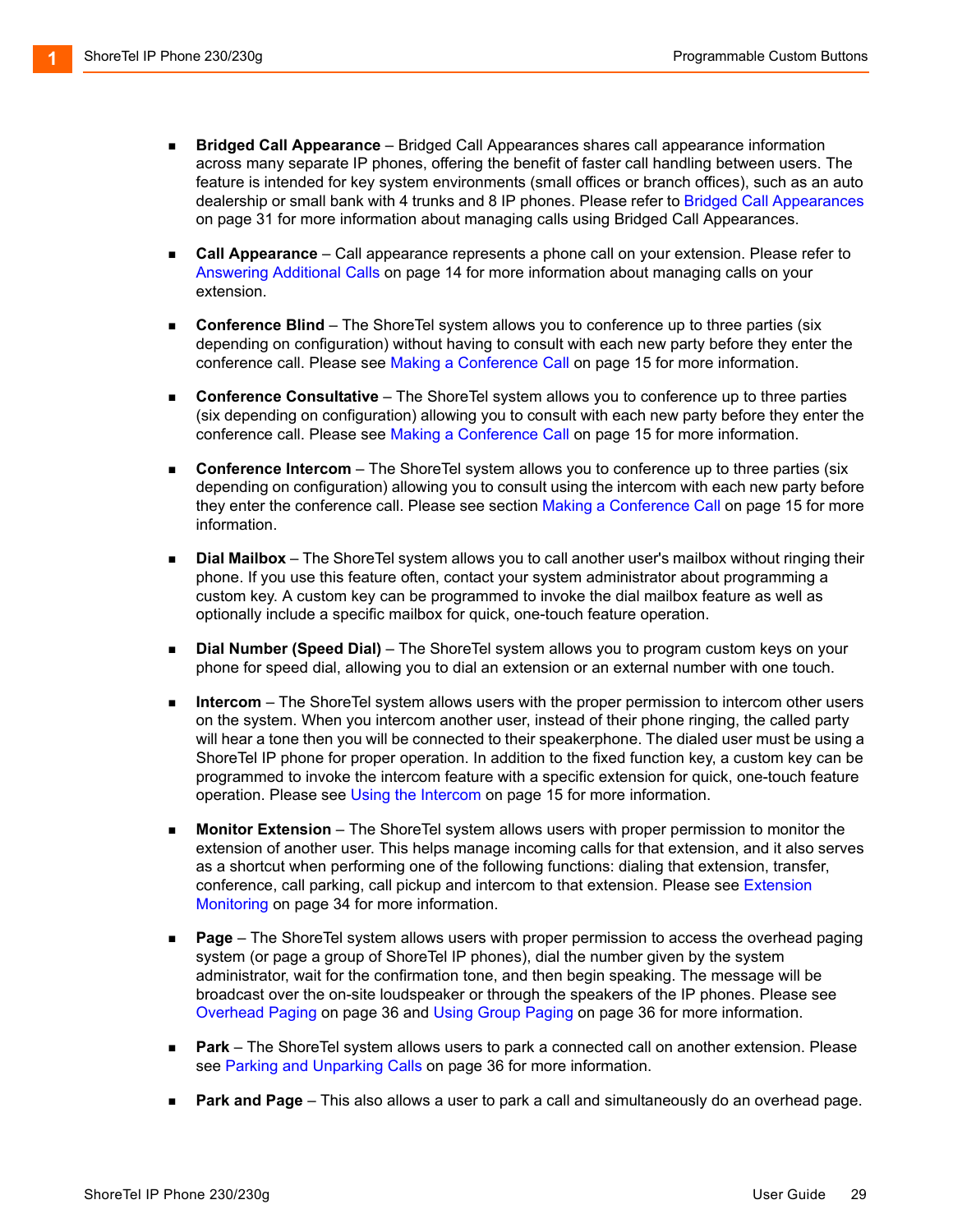- **Pickup**  The ShoreTel system allows users with proper permission to pick up a ringing extension.
- **Pickup Night Bell** The ShoreTel system allows calls to route to an extension that will ring on an overhead speaker. This feature can be convenient for off-hours when a caller needs to speak with anyone at a site.
- **Pickup/Unpark** The ShoreTel system allows users to park a connected call on another extension, or unpark the call after it has been parked. Please see [Parking and Unparking Calls on](#page-35-3)  [page 36](#page-35-3) for more information.
- **Record Call** The ShoreTel system allows users with proper permission to record active calls they are currently on. This feature is useful for certain users including writers, interviewers, sales people, lawyers that must record calls for important business reasons. A custom key can be programmed to invoke the record feature for quick, one-touch feature operation. If you need this feature, please review with your system administrator.
- **Record Extension** The ShoreTel system allows users with proper permission to record an active call on another extension. This feature is useful for certain users including ACD supervisors that must record calls for important business reasons. A custom key can be programmed to invoke the record feature as well as optionally include a specific extension for quick, one-touch feature operation. If you need this feature, please review with your system administrator.
- **Send Digits Over Call** The ShoreTel system allows users to send a preconfigured set of DTMF tones out a trunk during a call. This feature is useful to quickly navigate external IVR systems as well as external systems requiring an account code. A custom key can be programmed to invoke the send digits feature as well as include desired digits to be sent for quick, one-touch feature operation. If you need this feature, please review with your system administrator.
- **Silent Monitor** The ShoreTel system allows users with proper permission to silently monitor a call on another extension. This feature is useful for certain users including ACD supervisors that must monitor calls for important business reasons. A custom key can be programmed to invoke the silent monitor feature as well as optionally include a specific extension for quick, one-touch feature operation. If you need this feature, please review with your system administrator.
- **Transfer Blind** The ShoreTel system allows you to transfer a call to another party without having to consult with that party before completing the transfer. Please see [Transferring a Call on page 14](#page-13-1)  for more information.
- **Transfer Consultative** The ShoreTel system allows you to transfer a call to another party allowing you to consult with that party before completing the transfer. Please see Transferring a [Call on page 14](#page-13-1) for more information.
- **Transfer Intercom** The ShoreTel system allows you to transfer a call to another party allowing you to consult with that party using intercom before completing the transfer. Please see [Transferring a Call on page 14](#page-13-1) for more information.
- **Transfer to Mailbox** The ShoreTel system allows you to transfer a call directly to another party's mailbox. Please see [Diverting a Call on page 14](#page-13-2) for more information.
- **Transfer Whisper** The ShoreTel system allows a user with the proper permission to break into an active call and communicate with one party without the other party hearing the second ongoing conversation. In this way, the user can consult with the other party before transferring the call to him or her. In turn, the call recipient can respond privately (using the whisper mute feature) without the other party hearing him or her.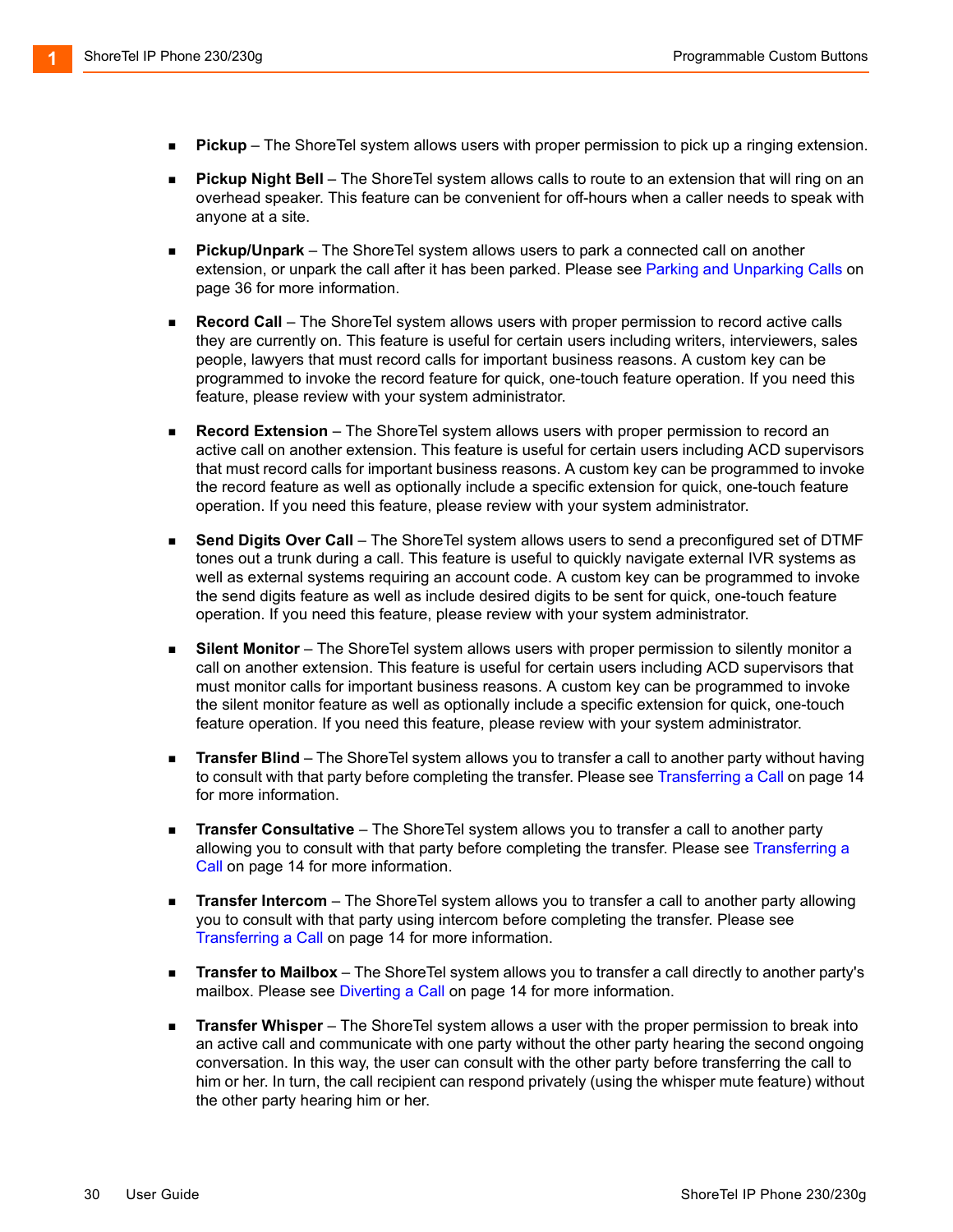- **Unpark**  The ShoreTel system allows users to unpark a connected call from another extension. Please see [Parking and Unparking Calls on page 36](#page-35-3) for more information.
- **Whisper Page** The ShoreTel system allows users with the proper permission to enter a call on another extension and whisper to the recipient without the other party hearing. The call recipient can talk back to you privately using the whisper page mute feature.
- **Whisper Page Mute** If you receive a whisper page, you can speak privately back to the person using the whisper page mute feature.

### <span id="page-30-0"></span>**Bridged Call Appearances**

The Bridged Call Appearances (BCA) feature provides "bridged" information between many separate IP phones, offering the benefit of faster call handling between users. The feature is intended for key system environments (a small office or branch office), such as an auto dealership or small bank with 4 trunks and 8 IP phones.

A custom button on each IP phone is configured for BCA so that when an *inbound* call arrives, that custom button blinks green on all of the phones. If someone answers the call, the LED on that person's phone becomes solid green while the custom button on all of the other IP phones that have been programmed with that BCA extension turns red. In this way, the call appearance information is shared (or bridged) across the many different phones in an organization.

You can place an outbound call using a bridged call appearance so others users can view the call activity. To place an outbound call, press the bridged call appearance, dial the trunk access code and then dial the number. When an outbound call is placed, the LED on the outbound caller's phone becomes solid green, and the associated button on all of the other phones become solid red. If the call is placed on hold, the associated LEDs on all phones blink green. A button can be programmed for each position in the call stack.

#### **Note**

Pressing the top-most BCA custom button for outbound calls does not necessarily access trunk 1. There is no one-to-one correlation between the custom buttons programmed for BCA extensions and a particular trunk. Trunks can be associated with BCA extensions in any random manner desired by the system administrator.

Another benefit of the new BCA feature is that an outbound caller-id can be associated with that button (configured by the system administrator). The following rules determine which caller-id is displayed when an outgoing call is made using BCA:

- Outbound to an internal extension the name and number of the user that initiated the BCA call will be used, and if that user is a "private" user, then the caller-id is blank.
- Outbound to an external number the caller-id will be used in following order, based on availability:
- **Dutbound caller-id configured for that BCA**
- DID number configured for that BCA
- External identification or caller-id number of the user that initiated the BCA call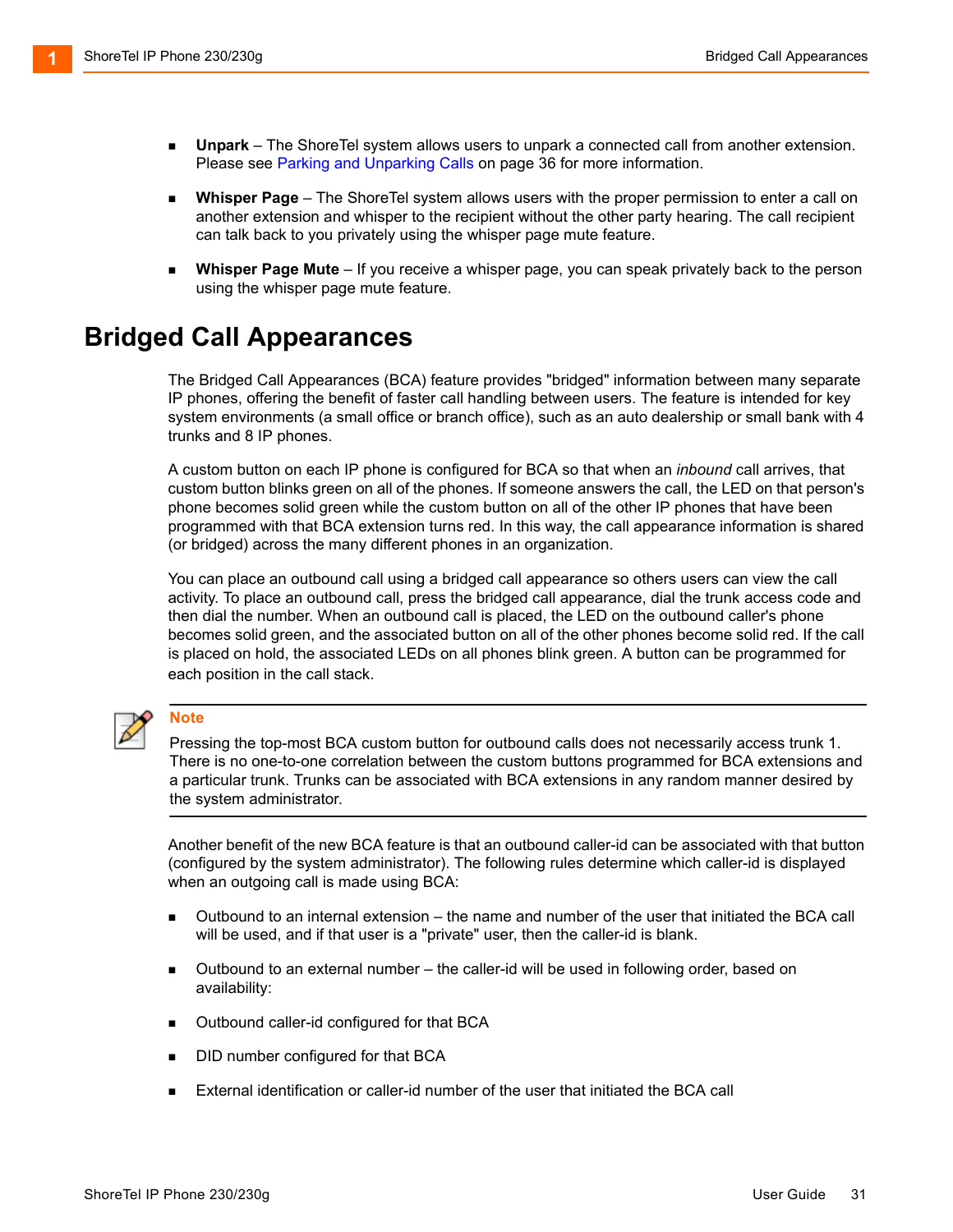Outbound to an external emergency number (such as 911) – the emergency identification or a CESID number of that user will be sent.

For more information about Bridged Call Appearances, see your system administrator. The system administrator can configure your bridged call appearances to deliver Caller ID on inbound call, display Caller ID on active calls, as well as turn on, turn off or delay the ringing on inbound calls.

#### <span id="page-31-0"></span>**Silent Monitor / Barge In**

With the appropriate permissions (set by your system administrator for both your phone and the target phone), you can listen to a call without being heard, or join/merge into a call as a fully conferenced participant ("barge in").

- **To silently monitor a call, dial**  $\lfloor \frac{*}{2} \rfloor$  **1**, then the extension on which the call is active.
- To barge in on a call, dial  $\mathbb{F}[1]$   $\epsilon$ , then the extension on which the call is active.



#### **Note**

If you use the Silent Monitor and Barge In features often, you should have your system administrator configure a custom key to provide one-button operation. See [Programming Your Custom Buttons on](#page-24-2)  [page 25](#page-24-2) for more information.

### <span id="page-31-1"></span>**Silent Coach**

Silent Coach allows a user to intervene in another user's active call and communicate with that user. The initiator can speak to the specified user and listen to all other call participants. The specified user is the only call participant that can hear the initiator. A Telephony Class of Service assigns Silent Coach rights. Silent Coach can be initiated through various ShoreTel IP Phones.

To perform a Silent Coach from a ShoreTel programmable button, press the Silent Coach button.

- If the button specifies a Silent Coach recipient, the system immediately initiates a Silent Coach session with that user. Disregard the remaining steps.
- If the button does not specify a Silent Coach recipient, enter the recipient's name or number in the Telephone User Interface.

To perform a Silent Coach from any system phone,

Enter the \*22 code, followed by the number of the target extension.

ShoreTel phones display softkey options while a Silent Monitor option is active. The following figure displays the ShoreTel 560 IP Phone User Interface for a user that initiated a Silent Coach session.

Softkey options available to the Silent Coach initiator:

- **SilMon:** Transitions the session into a Silent Monitor session
- **Barge:** Transitions the session into a Barge In call.
- **Show:** Displays all call participants in the Telephone User Interface.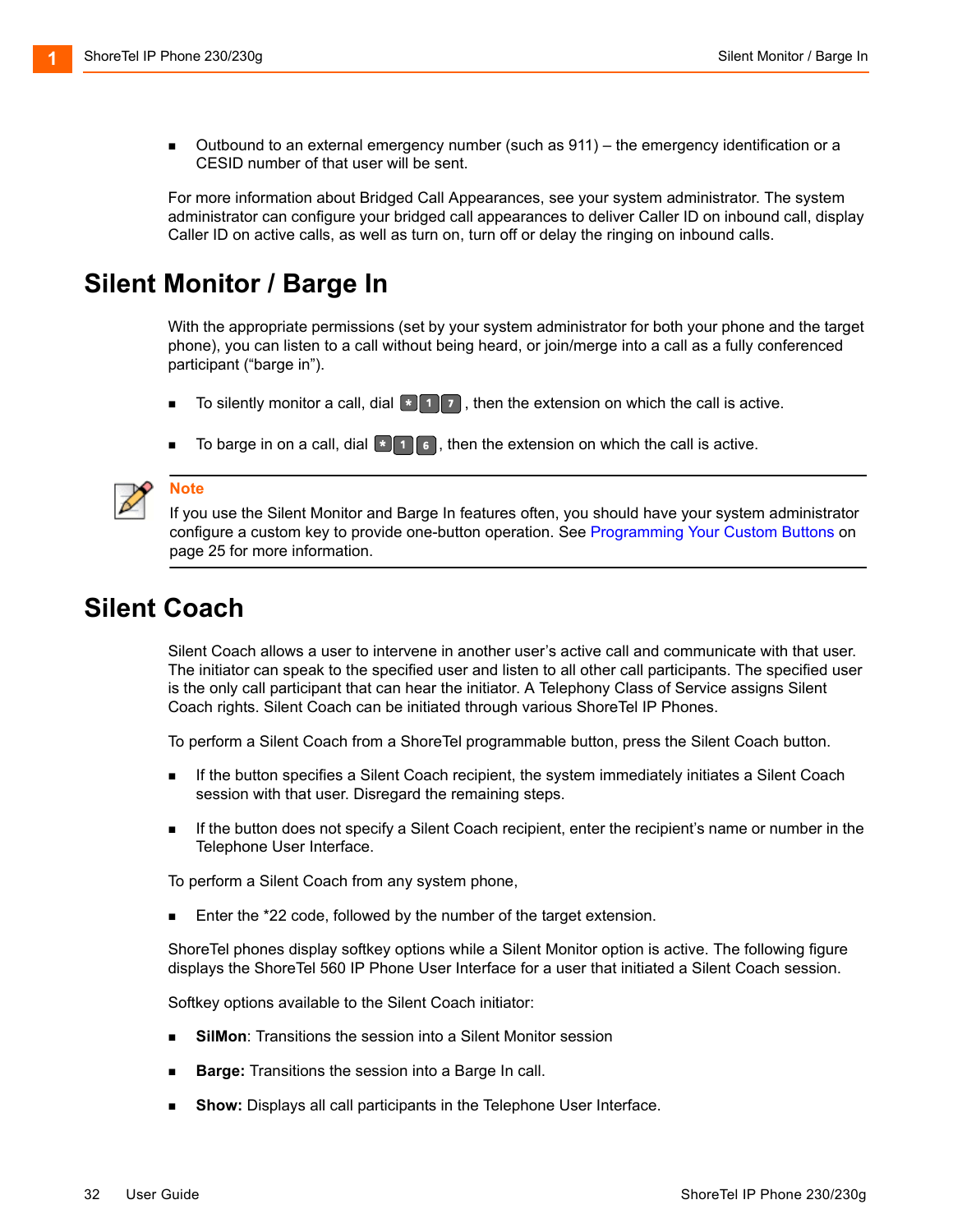Softkey options available to the Silent Coach recipient:

 **Consul:** Places the active call on hold and establishes a two-way voice path between with the Silent Coach initiator.

While the recipient consults with the initiator, soft key options include:

- **Resume:** Restarts the recipient's original call.
- **Show:** Displays all call participants.
- **HangUp:** Terminates the call.
- **Show:** Displays all call participants in the Telephone User Interface.
- **Hangup:** Terminates the Silent Monitor session.

#### <span id="page-32-0"></span>**Shared Call Appearance**

Shared Call Appearance is a ShoreTel client feature that establishes common Bridged Call Appearance between a user (executive) and at least one other user (assistant). A Shared Call Appearance is typically established to allow one or more assistants to manage inbound calls and initiate outbound calls for an executive.

#### **Programmable Buttons**

Executives and Assistant users access aBCAs and the hotline circuit from the ShoreTel Connect client or ShoreTel Phones through programmable buttons configured for Bridged Call Appearances. Buttons for Executive Extensions are not configurable as Call Appearances.

### <span id="page-32-1"></span>**Shared Call Appearance Inbound and Outbound Calls**

#### **Inbound Calls**

The following scenario describes a typical process of receiving calls for an executive by an assistant through Shared Call Appearances.

- The inbound call flashes an aBCA indicator on the assistant's and executive's calling devices ShoreTel Phone or the ShoreTel Connect client.The executive can answer the call at this time and eliminate the assistant's role.
- The assistant user answers the call that is flashing on the aBCA button and determines the caller's name and purpose
- The assistant user places the call on hold.



#### **Note**

Executive call timer gets reset if Executive puts call on hold.

The assistant user presses the hotline button to call the executive.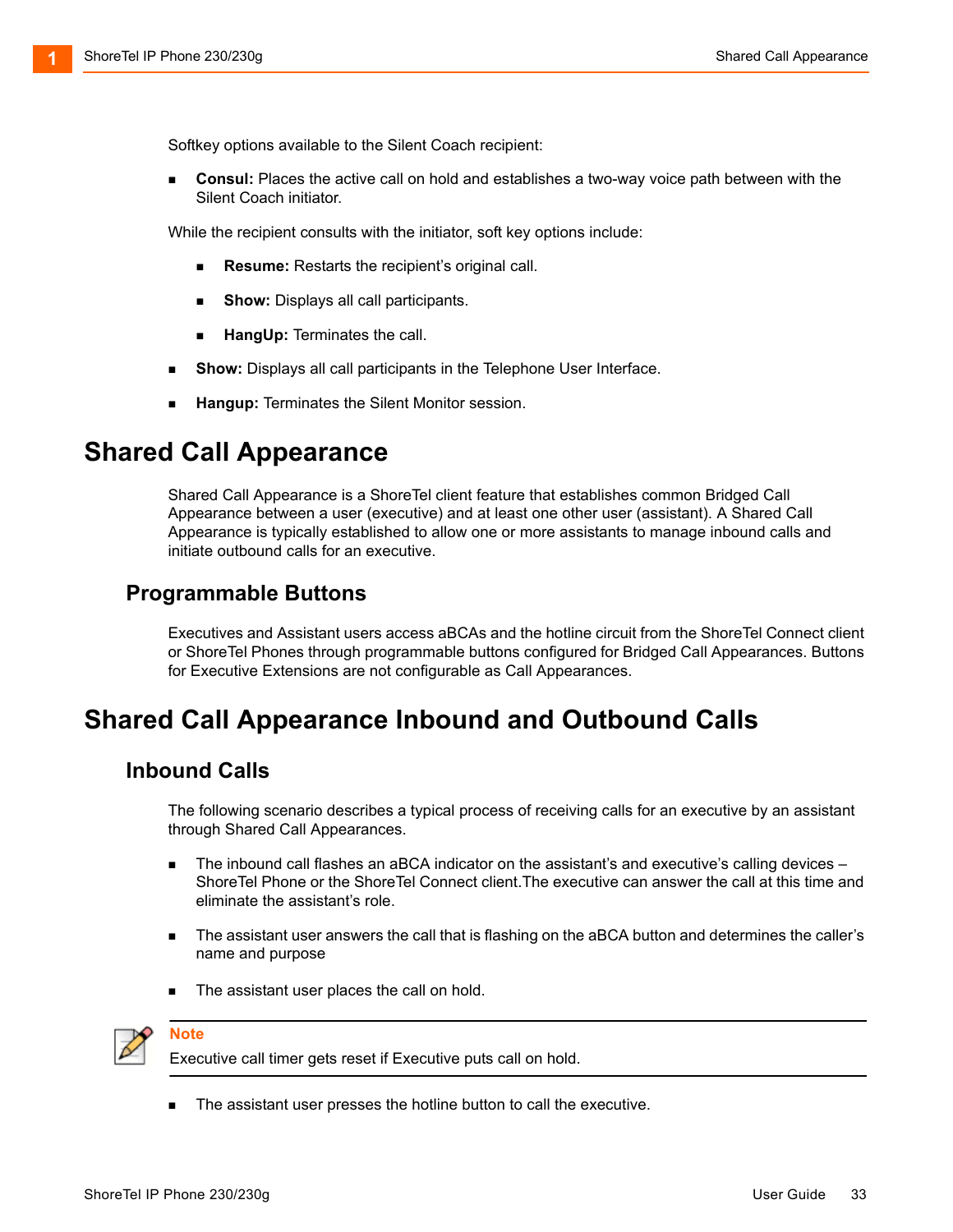- **The assistant user advises the executive of the call in progress and provides instructions on** picking up the call.
- The executive picks up the held call by pressing the aBCA button, as instructed by the assistant.

Internal users calling executive will see aBCA's number called party ID while the call is ringing and actual executive number after the call is connected.

#### **Outbound Calls**

The following scenario describes a typical process of setting up a call for an executive by an assistant through Shared Call Appearance.

 The assistant user accesses an aBCA associated with the executive extension by pressing an appropriate IP Phone or ShoreTel Connect client button.



#### **Note**

The called party will see the executive's bBCA or the assistant's aBCA's caller ID based on the BCA Caller ID registry setting.

- The assistant user calls the recipient and prepares the recipient for the executive's call.
- The assistant user places the call on hold.
- The assistant user presses the hotline button to call the executive.
- **The assistant user advises the executive of the call in progress and provides instructions on** picking up the call.
- The executive picks up the held call by pressing the aBCA button, as instructed by the assistant.

An executive extension's redial list shows only outbound calls

#### <span id="page-33-0"></span>**Extension Monitoring**

A monitored extension is a custom key (set by your system administrator) that helps you manage incoming calls for that extension. It also serves as a shortcut when performing one of the following functions: dialing that extension, transfer, conference, call parking, call pickup and intercom to that extension. Additionally, you can see when the monitored extension has unheard messages by the

**icon.** 

The phone displays icons in the monitored extension's label area to help you determine the operational status of the monitored extension.

#### **Answering a Monitored Extension's Call**

In addition to the visual cues the monitored extension's icons and custom key LED provide, you will also hear a different ring when a call comes in, and if you're on a call, you will hear a higher pitched call waiting tone.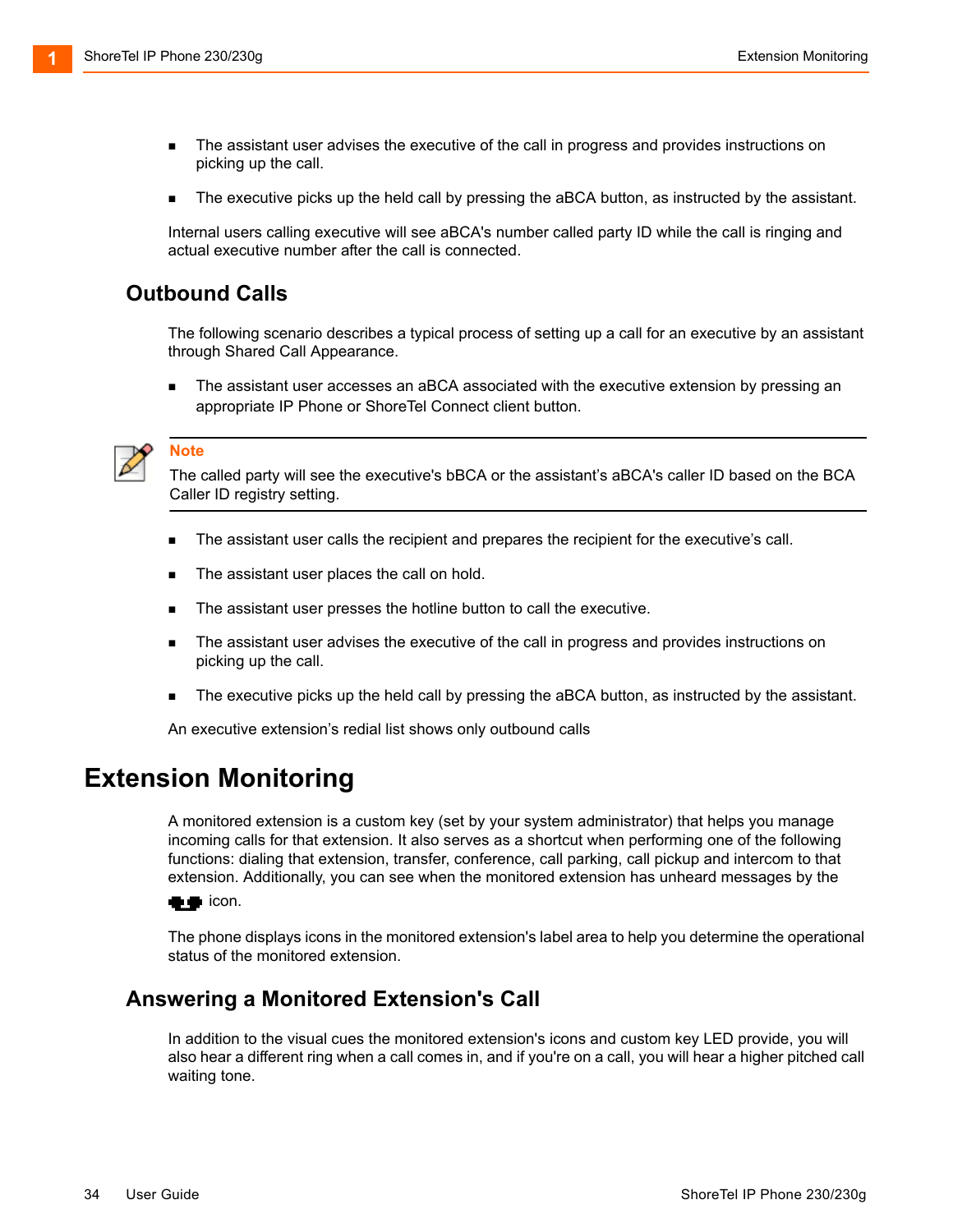

An incoming call for a monitored extension appears on your phone like this (below):

You can pick up the call while it is ringing by pressing the custom key or by pressing the **Answer** soft key. You can send it to the monitored extension's voice mail by pressing **To VM**. You can also answer a call after the owner of the monitored extension has put it on hold by pressing the **Pickup** soft key.

When you put a call that has come in to the monitored extension on hold, the call is parked on the owner's phone, so that either of you may pick up the call again.

The system administrator can configure your monitored extensions to deliver Caller ID on inbound call, display Caller ID on active calls, turn on, turn off or delay the ringing on inbound calls.

#### <span id="page-34-0"></span>**Whisper Page**

With the appropriate permissions (set by your system administrator for both your phone and the target phone), the Whisper Page feature lets you break into an active call in order to speak with an internal user. This occurs without the remote caller hearing the interruption and without you hearing the remote caller.

To issue a Whisper Page to another user who is on a call, dial  $\|\cdot\|$  . plus the extension of that user. Note that the recipient must be on an IP110, IP210, IP212k, IP230/230g, IP530, IP560/560g, of IP565 handset. If a Whisper Page call is sent to any other phone (e.g., IP100, SoftPhone, or analog phone) the call will be treated as an intercom call.

**Note**

If you use the Whisper Page feature often, you should have your system administrator configure a custom key to provide one-button Whisper Page operation. See [Programming Your Custom Buttons](#page-24-2) [on page 25](#page-24-2) for more information.

### <span id="page-34-1"></span>**Picking Up the Night Bell**

A night bell, when activated by your system administrator, allows calls to route to an extension that will ring on an overhead speaker. This feature can be convenient for off-hours when a caller needs to speak with anyone at a site.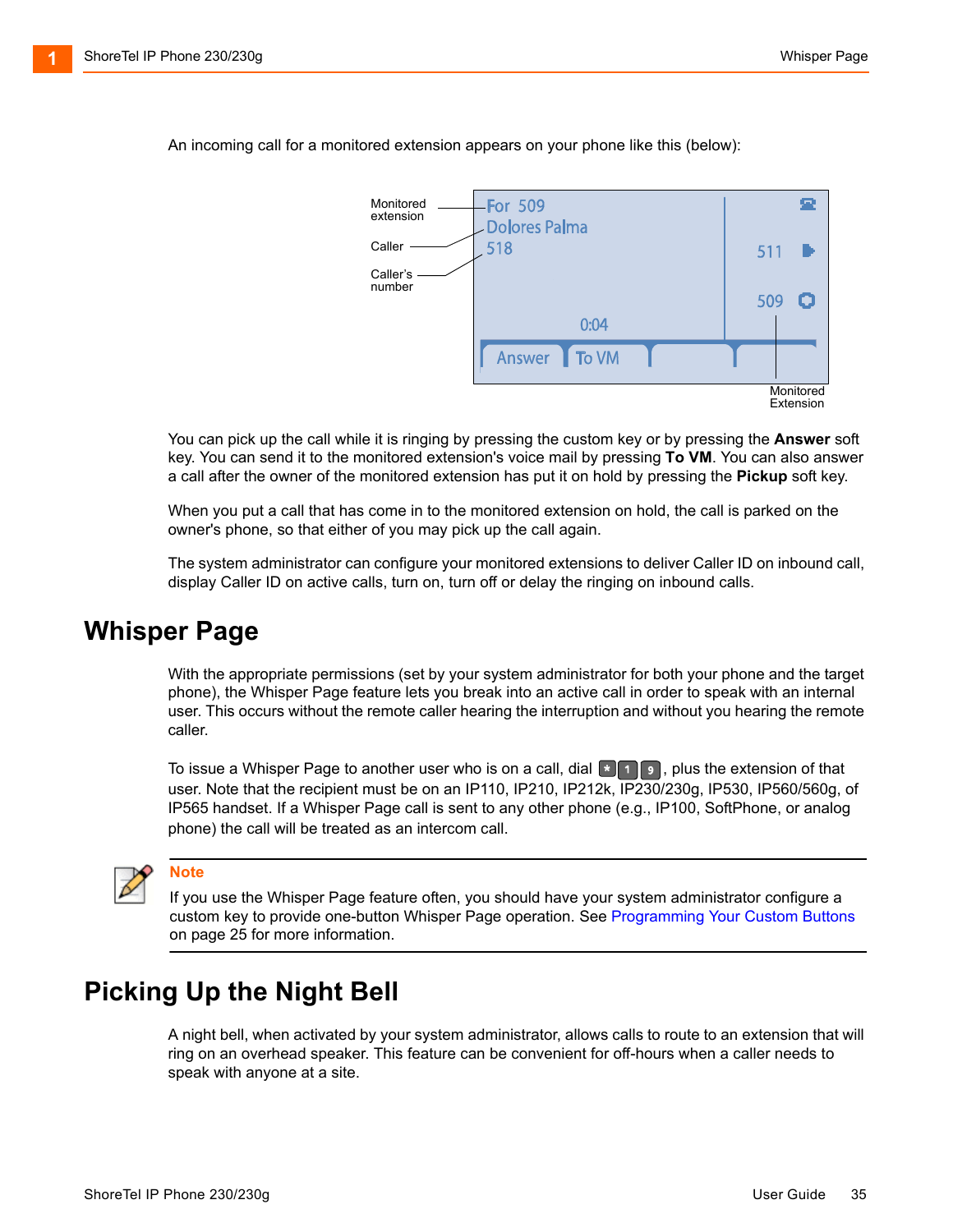If you have access to the night bell function (set by your system administrator), dial  $\lceil \cdot \rceil$  [1] 4] to answer the call at your site.

If you hear an error tone when you try to pick up the night bell, the night bell may not be configured at your site or you may not have the necessary permissions. Contact your system administrator if this occurs.



#### **Note**

If you use the Night Bell feature often, you should have your system administrator configure a custom key to provide one-button Night Bell operation. See [Programming Your Custom Buttons on page 25](#page-24-2) for more information.

### <span id="page-35-0"></span>**Toggling the Hunt Group Status**

With the appropriate permissions, you can toggle the hunt group status from busy to not busy (or vice versa) by dialing  $|\cdot|_1 \cdot |\cdot|_2$ , plus the extension of the hunt group. This feature is especially useful when hunt group members are in a meeting or leave work early. If you are a member of more than one hunt group, you must enter the extension associated with the desired hunt group after dialing the access code above.

### <span id="page-35-1"></span>**Overhead Paging**

If you have permission (set by your system administrator) to access the overhead paging system, dial the number given to you by your system administrator and wait for the confirmation tone, and then begin speaking. Hang up when you are finished.

If you hear an re-order tone or intercept tone when you try to page, paging may not be configured at your site or you may not have the necessary permissions. Contact your system administrator if this occurs.

### <span id="page-35-2"></span>**Using Group Paging**

Similar to the paging feature, you can also send an audible message to a select group of users that have been configured for group paging. By dialing the paging group extension associated with those users, you can record a message that will be broadcast over the individual speakers of those users' ShoreTel IP phones.

To use this feature, dial the Group Paging Extension given to you by your system administrator and wait for the confirmation tone. After you hear the tone, begin speaking. Note that you are creating a recording that will be broadcast to the other members of the Paging Group. Hang up when you have finished recording.

### <span id="page-35-3"></span>**Parking and Unparking Calls**

With the appropriate permissions (set by your system administrator), you can park a connected call on another extension by doing the following: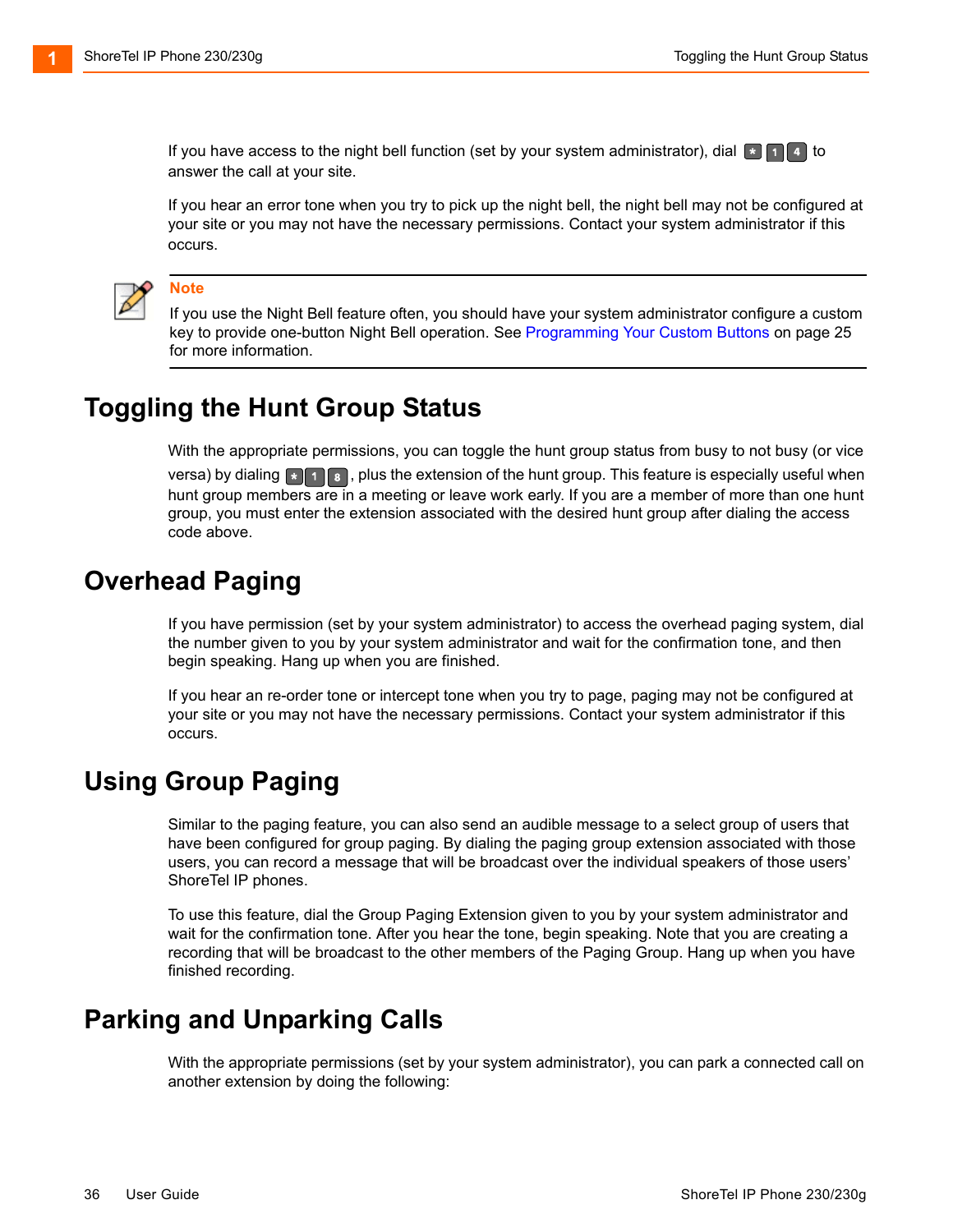- **Press the Park soft key.**
- Dial the extension, press its custom key, or use the Directory to find the party.
- Press the **Park** soft key again. To unpark the call, press **Unpark**, repeat step 2, and press **Unpark** again.



#### **Note**

If you use the Park or Unpark feature often, you should have your system administrator configure a custom key to provide one-button park operation. See [Programming Your Custom Buttons on page 25](#page-24-2)  for more information.

# <span id="page-36-0"></span>**SHORETEL CONNECT CLIENT SOFTWARE**

In addition to using the telephone interface of your IP phone to access the ShoreTel features, you can accomplish many of the same tasks with ShoreTel's Connect client software. ShoreTel's Connect client software provides a visual, information-rich interface for managing and controlling communications – both telephone calls and voice mail.

The user-friendly interface lets you access all of the features and functions of your ShoreTel IP phone system, including unified messaging, point-and-click call management, customizable call-handling, and visual voice mail from your Windows-based PC.

The software works in concert with your IP phone to let you perform the following tasks:

- dial by name or number
- change the Availability state
- **n** open a SoftPhone session
- keep a 1000-line call history of inbound, outbound, and missed calls
- interact with voice messages from your PC

ShoreTel Connect client frees you from fruitless tasks like playing phone tag, looking up numbers, struggling to set up conference calls, or interacting with voice mail messages. Integrated presence eliminates phone tag by letting you know if a line is busy or if an employee has redirected calls to another destination – all before dialing. And a visual display of up to 16 callers lets you switch from one caller to another, transfer callers to another destination, or initiate a conference with a simple mouse click.

ShoreTel Connect client software comes in five flavors, each offering access to slightly different capabilities and feature sets:

- Personal
- Advanced
- Workgroup Agent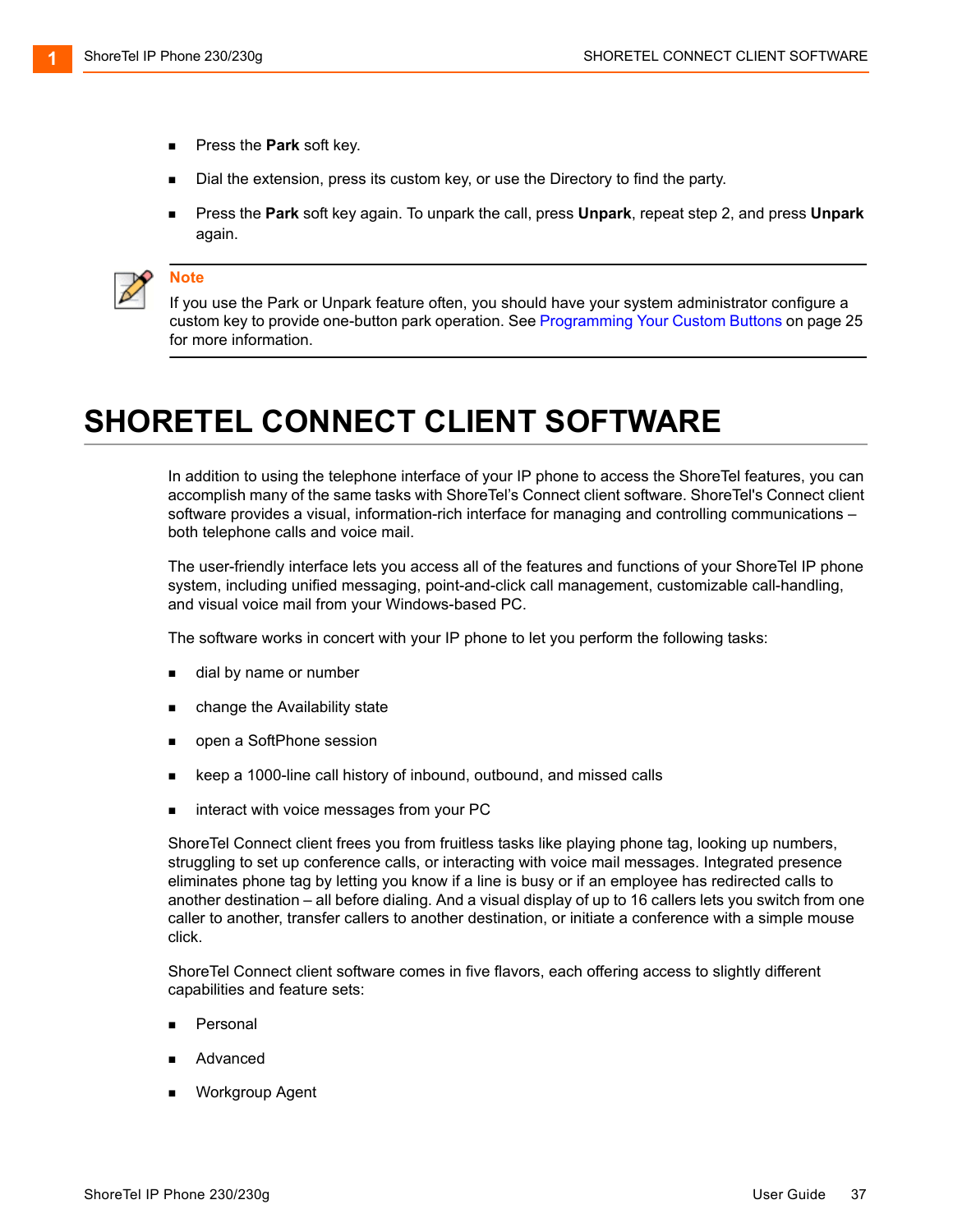- Workgroup Supervisor
- Operator

For more information about ShoreTel Connect client and what features are available to you, see your system administrator.

# <span id="page-37-0"></span>**WEB ACCESS**

ShoreTel Connect client Web Access is a browser-based interface by which users can manage personal options and settings from any web browser from anywhere in the world. Call availability details and notification settings can be managed securely and easily from anywhere.

For more information about web access and what features are available to you, see your system administrator.

## <span id="page-37-1"></span>**TROUBLESHOOTING**

**Problem:** The voice mail system is notifying your callers that your mailbox has exceeded its limit and is unable to accept new messages.

**Solution:** The voice mail system includes recently deleted messages still residing in the mailbox in the total count; the system will prompt you that your mailbox is full the next time you log into voice mail. If your mailbox is full, first purge any backlog of deleted messages:

- At the Main Menu prompt, press  $\boxed{7}$ .
- Press  $\boxed{\phantom{s}}$  to remove deleted messages.
- Press  $\begin{bmatrix} 1 \end{bmatrix}$  to confirm deletion.

**Problem:** Your display reads "No Service**"**

**Solution:** Your phone is temporarily inoperable. Contact your system administrator.

**Problem:** No one can hear you when you talk on the speakerphone.

**Solution:** Check for objects (e.g. coffee cups, books, etc.) blocking the microphone. Also, you should check your volume settings.

**Problem:** Your display is blank.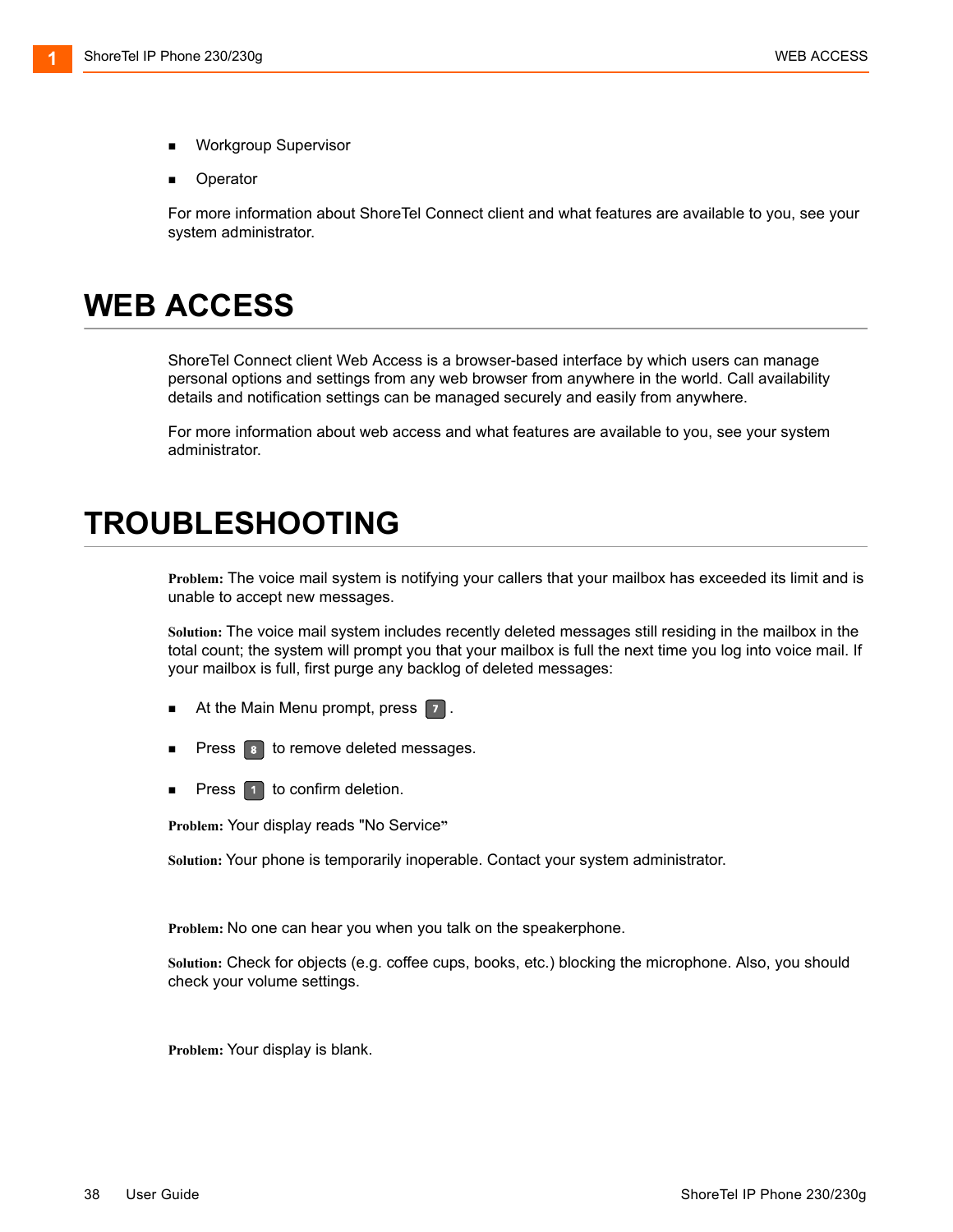**Solution:** You have no power. Ensure the network cable is connected to the LAN port on the phone and the appropriate network data port in your office space. Additionally, verify that you have a local AC power adapter plugged in for your phone or that power is supplied by a PoE switch on your corporate network. Contact your system administrator if this does not correct the issue.

**Problem:** You have no dial tone when you go off hook, but otherwise your phone is working normally.

**Solution:** You have activated "Handsfree Mode," which is a feature used by someone with an analog phone using a headset. See [Enabling or Disabling Handsfree Mode on page 27](#page-26-0) for information on how to turn this feature off.

**Problem:** Your phone's display does not show the date and time.

**Solution:** Your phone cannot locate the time server. Contact the system administrator.

#### <span id="page-38-0"></span>**Viewing Phone Information**

To view information about your phone, such as IP address, subnet mask, version, and MAC address, follow these steps:



#### **Note**

This should only be done at the direction of your system administrator.

 $\blacksquare$  With the phone on hook, press the Mute button  $\mathscr{\mathscr{Q}}\mathrm{\mathsf{C}}$ .

The LED should *not* light and you shouldn't hear any tones; if this isn't the case, lift and replace the handset.

**Dial I-N-F-O on the keypad and then press**  $\left| \cdot \right|$ .

The following information is displayed and can be scrolled through by pressing  $\lceil \frac{m}{2} \rceil$ :

- **IF Address (DHCP)**
- Subnet Mask
- **B** Gateway
- **EXECT:** Link Speed (reflects speed of both ports)
- **FTP** Server
- Media Gateway Controller (MGC) Server
- SNTP Server (IP address)
- 802.1Q VLAN ID setting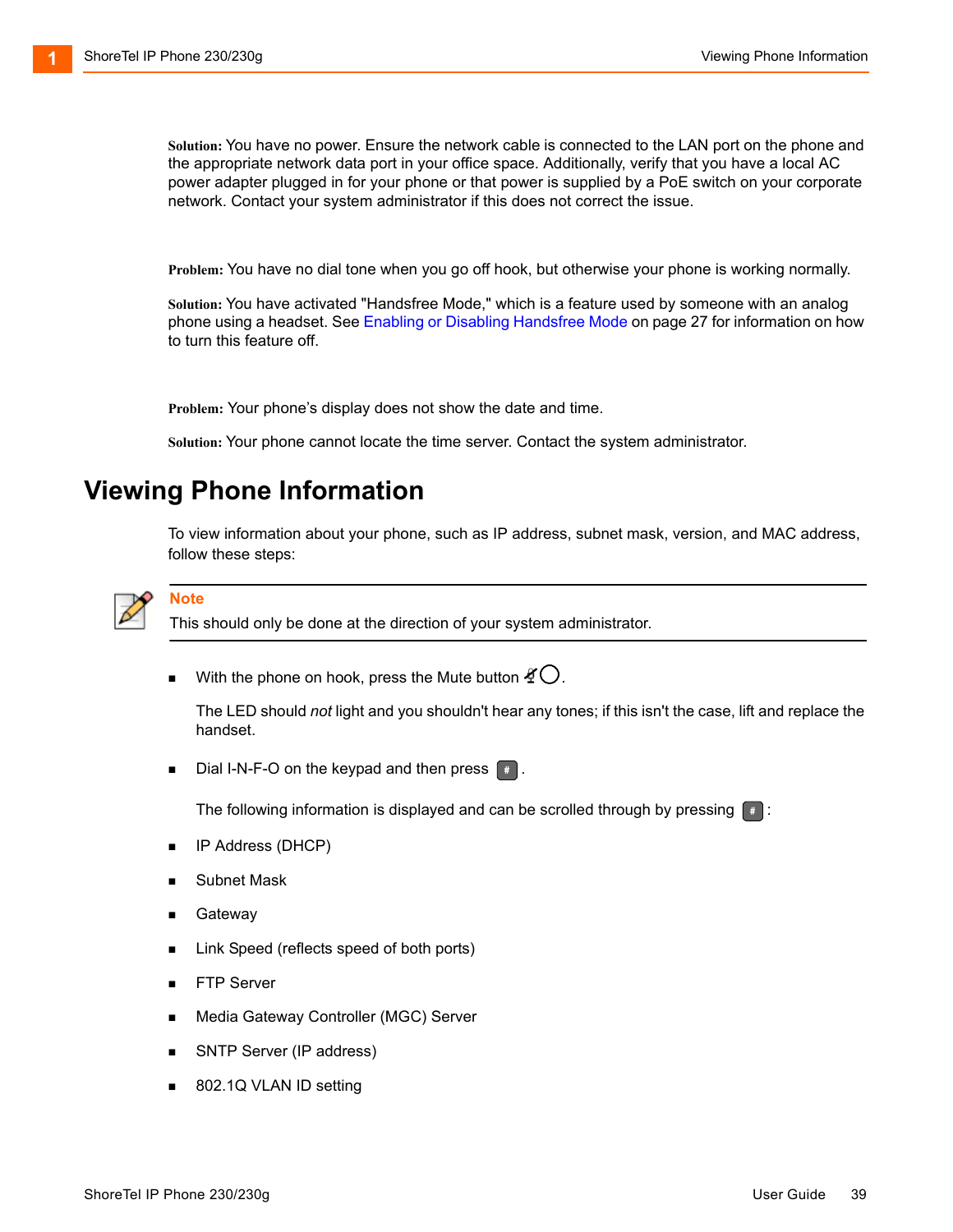- **DNS Address (displayed only on 230g)**
- VPN Gateway (displayed only on 230g)
- VPN Port (displayed only on 230g)
- VPN (displayed only on 230g)
- **VPN User name Prompt (displayed only on 230g)**
- VPN password prompt (displayed only on 230g)
- **VPN FTP address (displayed only on 230g)**
- **Tunnel IP address (displayed only on 230g)**
- **Tunnel Gateway (displayed only on 230g)**
- **Application File Name**
- **Boot File Name**
- **MAC Config File Name**
- Config File Date
- **Application Version build date**
- Boot Version build date
- **Country**
- **EXE** Language setting
- **Model Number**
- **MAC Address**
- Serial Number
- **Hardware Version**

### <span id="page-39-0"></span>**Rebooting Your Phone**

To reboot your phone, follow these steps:



#### **Note**

This should only be done at the direction of your system administrator.

 $\blacksquare$  With the phone on hook, press the Mute button  $\mathscr{Q}\bigcirc$ .

The LED should *not* light and you shouldn't hear any tones; if this isn't the case, lift and replace the handset.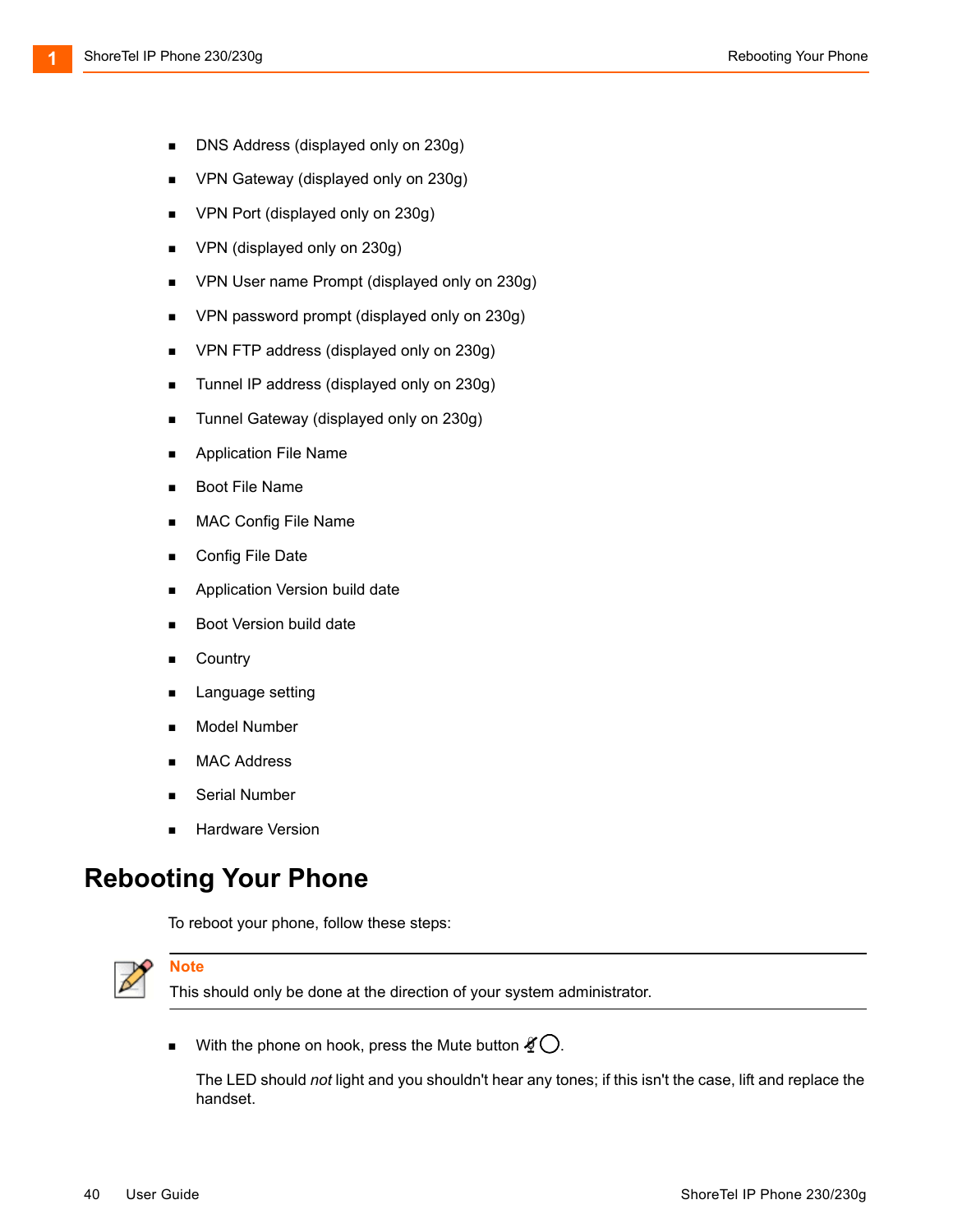$\blacksquare$  Dial R-E-S-E-T on the keypad and then press  $\lceil$  #  $\rceil$ . Your phone reboots.

### <span id="page-40-0"></span>**Adjust Display Contrast**

To adjust the contrast of your display, press and hold  $\mathscr{A}\bigcirc$  while repeatedly pressing  $\blacktriangle$  and  $\blacktriangledown$  on the Scroll button (located to the left of the telephone display) to add more or less contrast.

# <span id="page-40-1"></span>**QUICK REFERENCE OF COMMON STAR CODES**

| Park a call                                          | $\ast$<br>+ ext.                                             |
|------------------------------------------------------|--------------------------------------------------------------|
| UnPark a call                                        | $\overline{\mathbf{z}}$<br>$\ast$<br>+ ext.                  |
| Picking Up a Remote<br>Extension                     | + ext.<br>$\ast$<br>3                                        |
| Picking Up the Night Bell                            | $\ast$<br>4                                                  |
| Using the Intercom                                   | + ext.<br>5                                                  |
| Barge In                                             | + ext.<br>G                                                  |
| <b>Silent Monitor</b>                                | + ext.                                                       |
| Toggling the Hunt Group<br>Status                    | + HG ext.<br>8<br>$\ast$                                     |
| <b>Whisper Page</b>                                  | + ext.<br>g                                                  |
| <b>Changing Availability State</b><br>and Forwarding | + password +<br>Voice Mai I<br>$\#$<br>l +<br>$\overline{2}$ |
| <b>Changing Extension</b><br>Assignment              | Voice Mai I<br>+ password +<br>#<br>$\mathbf +$              |
| <b>Unassign Extension</b><br>Assignment              | Voice Mai I<br>+ password +<br>#<br>+                        |
| Assign Extension to External<br>Number               | Voice Mai I<br>+ password +                                  |

### <span id="page-40-2"></span>**Office Anywhere Features**

| Transfer a call   | $\lfloor * \rfloor *$ + destination + $\lfloor * \rfloor *$                                     |
|-------------------|-------------------------------------------------------------------------------------------------|
| Conference a call | $\begin{bmatrix} * & * & * \end{bmatrix}$ + destination + $\begin{bmatrix} * & * \end{bmatrix}$ |
| Hold a call       | $*$   $*$                                                                                       |